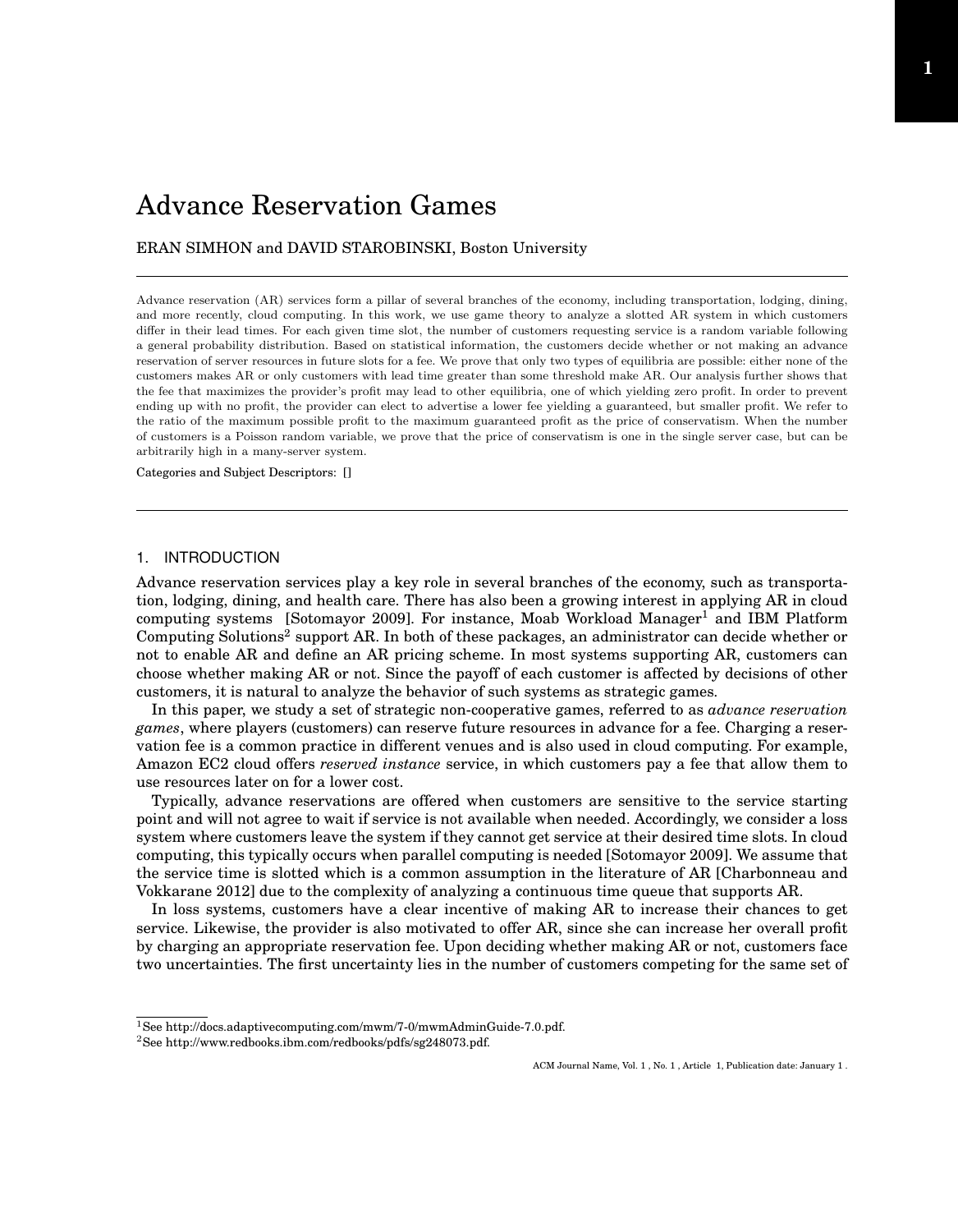#### 1:2 • E. Simhon and D. Starobinski

resources in a given slot. We refer to this number as the *demand*, which is a random variable following a general probability distribution.

The second uncertainty lies in the time at which other customers consider making AR. In the models introduced in this paper, customers differ by their lead times, where the lead time of a customer is the time elapsing between the point when he realizes that he will need service at a given time slot and the starting time of that slot. The lead times of customers are continuous i.i.d. random variables that follow a general distribution, but remain private (i.e., customers know the statistics but do not know the realizations of the demand and the lead times of other customers).

To illustrate the model, consider the following example: a system with several servers has a slot duration that lasts for one day, starting at 12:00 AM. A customer realizes on Monday 6:00 PM that he will need service on Wednesday. Thus, his lead time is 30 hours. Upon realizing that service will be needed on Wednesday, the customer can either reserve that slot in advance or avoid AR. The customer does not know how many other customers wish to be served on that day. However, statistical information is available to him.

The model assumes a monopolistic setting. Thus, the provider can choose any AR price and AR mechanism that maximizes her expected profit. The profit has two sources: AR fees and service fees. Since customers only decide whether making AR or not, their decisions have no impact on the number of customers getting service in a given slot (their decisions only impact *who* get service). Hence, the provider can ignore the profit obtained from service when choosing the AR price and AR mechanism. For brevity, henceforth, profit means AR profit. We note that reservation fees are a major source of revenue in several booking systems, including cloud computing [Aazam and Huh 2015].

In this paper, we evaluate different types of AR games and derive their Nash equilibria (we only consider symmetric equilibria, a common assumption made in the literature of queueing games [Hassin and Haviv 2003]. For the games under consideration, we prove that only two types of equilibria are possible: either none of the customers makes AR or only customers with lead time greater than some threshold make  $AR^3$  Furthermore, we show that, at equilibrium, informing customers that free servers are available does not impact the provider's expected profit. However, charging an AR fee from all customers attempting AR (i.e., not only those granted service) can only decrease the expected profit.

Once a mechanism is chosen, another question arises: what is the AR fee that maximizes the provider's expected profit? The answer to this question turns out to be more complicated. We show that there exists a range of fees, such that choosing a fee within this range leads to multiple equilibria with one of them yielding zero profit. Therefore, in order to properly set the AR fee, the provider should consider both the fee yielding the maximum *possible* profit and the fee yielding the maximum *guaranteed* profit. For this purpose, we introduce the concept of *price of conservatism* (PoC), which corresponds to the ratio of the maximum possible profit to the maximum guaranteed profit. We assume that the demand follows a Poisson distribution and derive the price of conservatism in different settings. First, we analyze the case of a single server, where we prove that  $PoC = 1$  (i.e., no loss). Next, we conduct the analysis of a many-server system and prove that the price of conservatism can be arbitrarily high. This situation occurs when the system is slightly overloaded.

We note that since AR games are zero-sum games, the social welfare (i.e., the total payoff of all players in the game, including the provider) is not affected by the decisions of the provider and customers. Therefore, the price of anarchy [Koutsoupias and Papadimitriou 1999] in such games always equals one. In contrast, the price of conservatism measures the loss of profit from the viewpoint of the provider.

<sup>3</sup>Although the former equilibrium, in which none of the customers make AR, could be viewed as a special case of the latter equilibrium, distinguishing between the two equilibria is needed for the game analysis.

ACM Journal Name, Vol. 1 , No. 1 , Article 1, Publication date: January 1 .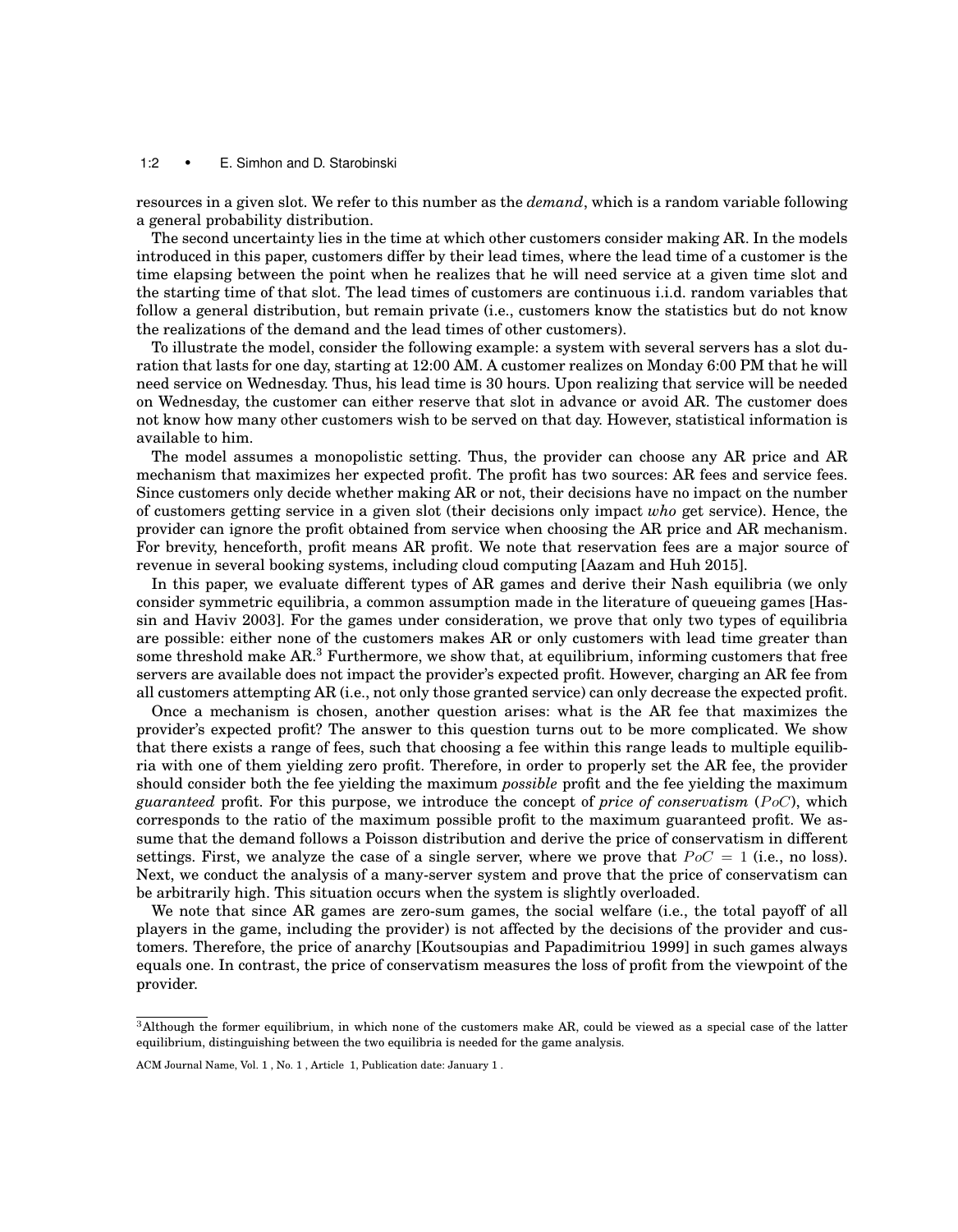The rest of this paper is organized as follows. In the next section, we cover related work. In Section 3, we describe the different models. In Section 4, we analyze each model and find the equilibria structure. In Section 5, we compare between the expected profits of the different models. In section 6, we define the Price of Conservatism and compute it for different system sizes. Finally, in Section 7, we conclude and suggest directions for future research.

## 2. RELATED WORK

Queueing systems and communication networks that support advance reservations have extensively been researched for the past two decades. Most of the research focuses on performance evaluation and algorithmic aspects of AR systems. For example, [Smith et al. 2000] propose a scheduling model that supports AR and evaluate several performance metrics. [Kaushik et al. 2006] suggest an AR model with flexible time window and show that this model has a lower blocking probability and a higher utilization than a model without window. [Guérin and Orda 2000] analyze the effect of AR on the complexity of path selection. [Virtamo 1992] evaluates the impact of advance reservation on server utilization. [Buyya et al. 2009] report a simulation-based comparison between different payment mechanisms. [Cohen et al. 2009] propose algorithms for network routing that support advance channel reservations. For a survey on the field, see [Charbonneau and Vokkarane 2012].

Research on advance reservation can be also found in the literature on revenue management. For example, [Liberman and Yechiali 1978] analyze a hotel reservation system where overbooking is allowed and the goal is to find the optimal overbooking level. [Reiman and Wang 2008] propose an admission control strategy for reservation system with different classes of customers. [Bertsimas and Shioda 2003] propose a policy for accepting/rejecting restaurant reservations.

The application of game theory to analyze customers' behavior in queues (shortly, *queueing games*) is pioneered by [Naor 1969]. In that paper, the author considers an  $M/M/1$  queue where customers observe the queue length and then decide whether to join or bulk. Follow-up work analyzed the behavior of customers in other queueing models. [Edelson and Hilderbrand 1975] analyze an unobservable  $M/M/1$  queue, where customers decide whether to join or bulk without knowing the queue state. [Altman and Shimkin 1998] analyze an observable processor sharing system, where customers decide whether or not to join after observing the number of users in the system. [Balachandran 1972] analyzes an observable  $M/M/1$  queue with priorities, where customers decide on a payment and accordingly priorities are assigned. [Haviv et al. 2010] analyze an unobservable  $M/M/N/N$  system that is initially empty and customers decide whether to join or bulk based on their arrival time. [Jain et al. 2011] introduce concert queueing games, where customers, interested in early service with minimal wait, choose their arriving time into a system with a specific opening time. [Haviv and Roughgarden] 2007] analyze an unobservable system with non-identical servers, where customers wish to minimize their waiting time and select a server accordingly.

Several models of queueing games focus on revenue management. In those games, a provider designs the system such that her revenue will be maximized. For example, [Masuda and Whang 2006] assume that the pricing scheme is controlled by the provider and the goal is to find a pricing scheme that maximizes the provider's profit. Such types of games are a special case of Stackelberg games. In a Stackelberg game, a leader (a provider, for instance) acts first, and followers (customers, for instance) respond to the leader's move. In our work, we follow a similar approach, where the objective of the provider is to maximize her revenue from AR fees. For a review on the field of queueing games, see [Hassin and Haviv 2003].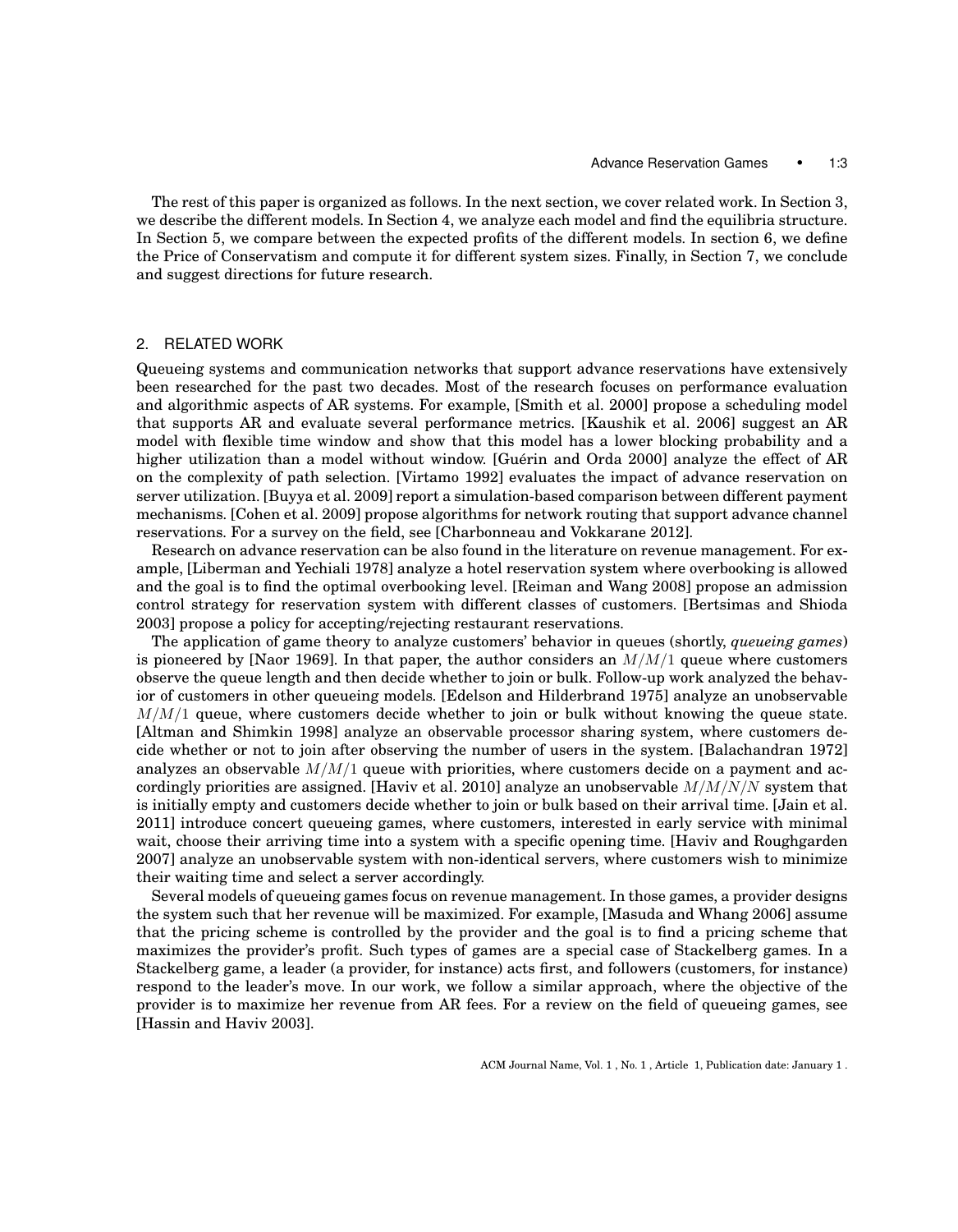#### 1:4 • E. Simhon and D. Starobinski



Fig. 1. Slotted system with two servers. The demand for each slot is independent. The demand for slots 1, 2 and 3, is respectively 3, 2 and 2.

## 3. THE MODELS

First we describe the assumptions that are common to all three models:

- (1) The system consists of  $N$  servers.
- (2) The service time axis is slotted. That is, in each slot, customers are served from the beginning till the end of the slot.
- (3) The *demand*, which represents the number of customers that request service in a specific slot (each customer requests one server) is a random variable. This formulation is common for slotted queues (e.g., [Kang and Tan 1993] and [Blanchet et al. 2009]). The demand for slot  $i$  is denoted by  $D_i.$
- (4) Customers that do not get service in a given slot do not make another trial (a common assumption in the literature of loss systems [Ross 1995]). Thus, the demand in each slot is independent of the history and follows a general distribution supported in N.
- (5) The customers of each slot differ by the time elapsing between considering making AR (i.e, realizing that service will be needed in that future slot) and the slot starting time. We refer to this time interval as the *lead time* of a customer. The lead times of all customers are independent and identically distributed random variables, supported in  $\mathbb{R}^+$ , with cumulative distribution function denoted  $F(\cdot)$ .
- (6) Each customer chooses one of two actions: make AR or not make AR, denoted  $AR$  and  $AR'$  respectively.
- (7) If the demand for a slot is larger than  $N$ , the servers are allocated to the first  $N$  customers that made AR. If fewer than  $N$  customers made AR, the remaining servers are arbitrarily allocated between the customers that did not make AR.
- (8) The customers and the provider know the number of servers  $N$  and statistical information on the system (i.e., the distribution of the demand and the lead times).
- (9) The provider charges a fixed reservation fee denoted  $C$ . All the customers have the same utility  $U$ from the service. Without loss of generality, we set  $U = 1$ .

Figure 1 illustrates the model. The models analyzed in this paper differ in their reservation mechanisms as follows: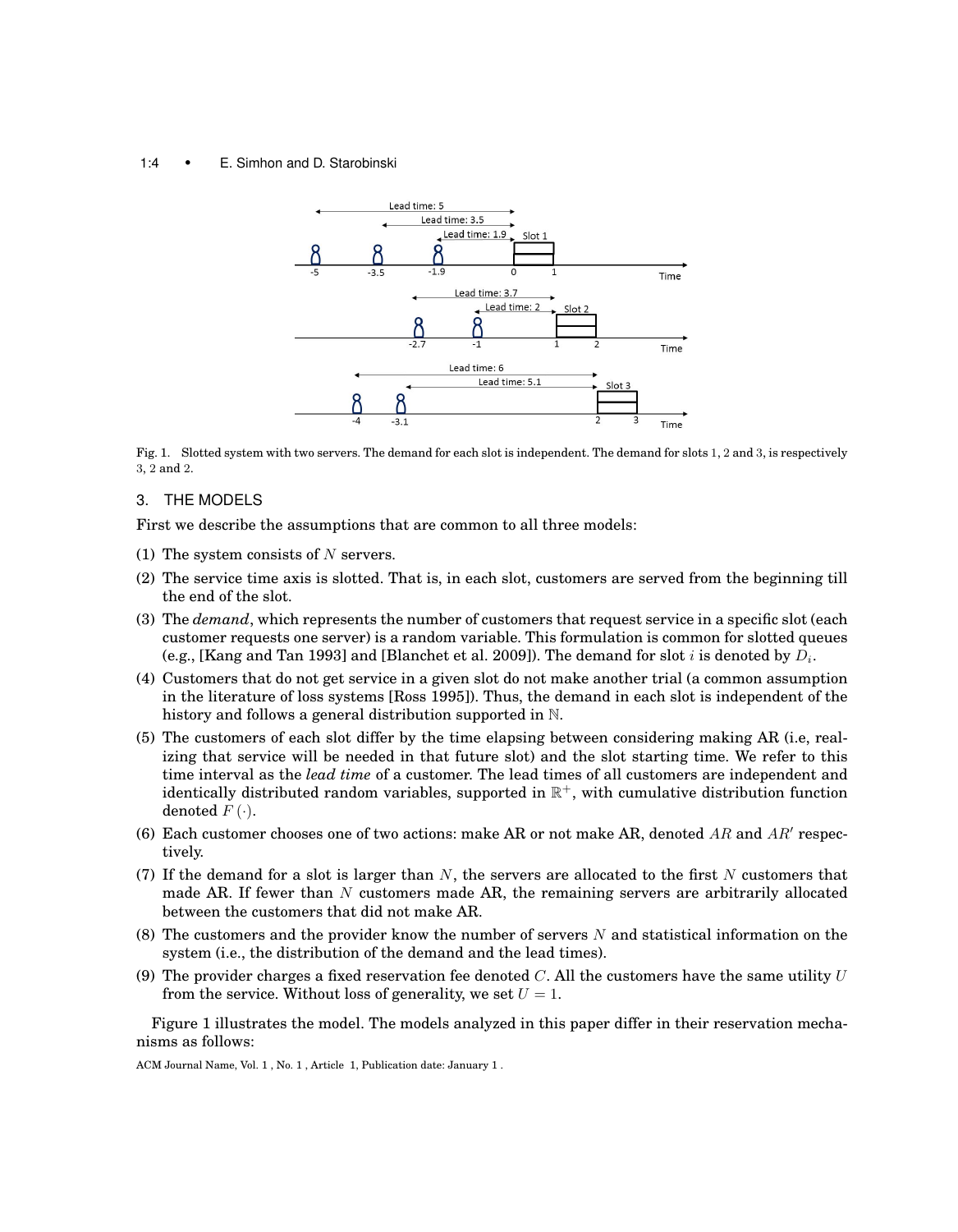

|             | Make AR |        | Not make AR |        |
|-------------|---------|--------|-------------|--------|
| Model       | Served  | Not.   | Served      | Not.   |
|             |         | served |             | served |
| $1$ and $3$ | $1-C$   |        |             |        |
|             | $1 - C$ |        |             |        |

- (1) **Unobservable model 1**: customers have no information regarding the availability of servers at the time of reservation. If a customer makes an AR request, he is then informed whether a server will be allocated at the requested slot or not. In the first case, a reservation fee is charged. In the second case, the customer leaves the system with no gain or cost.
- (2) **Unobservable model 2**: as in Model 1, customers have no information regarding the availability of servers at the time of reservation. In this model, however, a reservation fee is charged from each customer that makes an AR request.
- (3) **Observable model**: customers are informed, prior to their decision, if a server is available at their requested time slot. A customer that has been informed that there is no free server leaves the system.

We note that, in the observable model, customers leave the system if they see that no server is available. Thus, a situation where a customer pays the AR fee but does not get service does not exist in that model.

The possible payoffs of the three models are summarized in Table I.

## 4. EQUILIBRIA ANALYSIS

## 4.1 Classification of the equilibria

We analyze the three models as non-cooperative games where each player (customer) aims to maximize his payoff. Since the demand for each slot is an i.i.d random variable, the analysis of a single slot is sufficient for analyzing the game. Since we only consider one slot, we simply denote the demand by D.

Any fee greater or equal to one has a trivial result where none of the customers makes AR. No fee or a negative fee have the trivial result of all customers making AR. Hence, in our analysis, we consider only fees between zero and one (i.e.,  $0 < C < 1$ ).

We note that the demand seen by a customer may be different from that seen by an external observer (the provider, for instance). Indeed, the fact that a customer seeks service in a given time slot affects his estimation of the number of other customers seeking service in that time slot. On the one hand, a customer is more likely to fall in a slot with large demand than in one with small demand. On the other hand, he must exclude himself. This phenomenon is known as the discrete case of the *waiting time paradox* (or *residual life paradox*). We define  $\ddot{D}$  as the number of customers seen by a customer beside himself. The probability distribution function (PDF) of  $\ddot{D}$  is known to be [Avineri 2004]:

$$
\mathbb{P}\left(\tilde{D}=j\right) = \mathbb{P}\left(D=j+1\right) \frac{\left(j+1\right)}{\mathbb{E}[D]}.\tag{1}
$$

The following lemma states that each customer makes his decision upon realizing that service is required.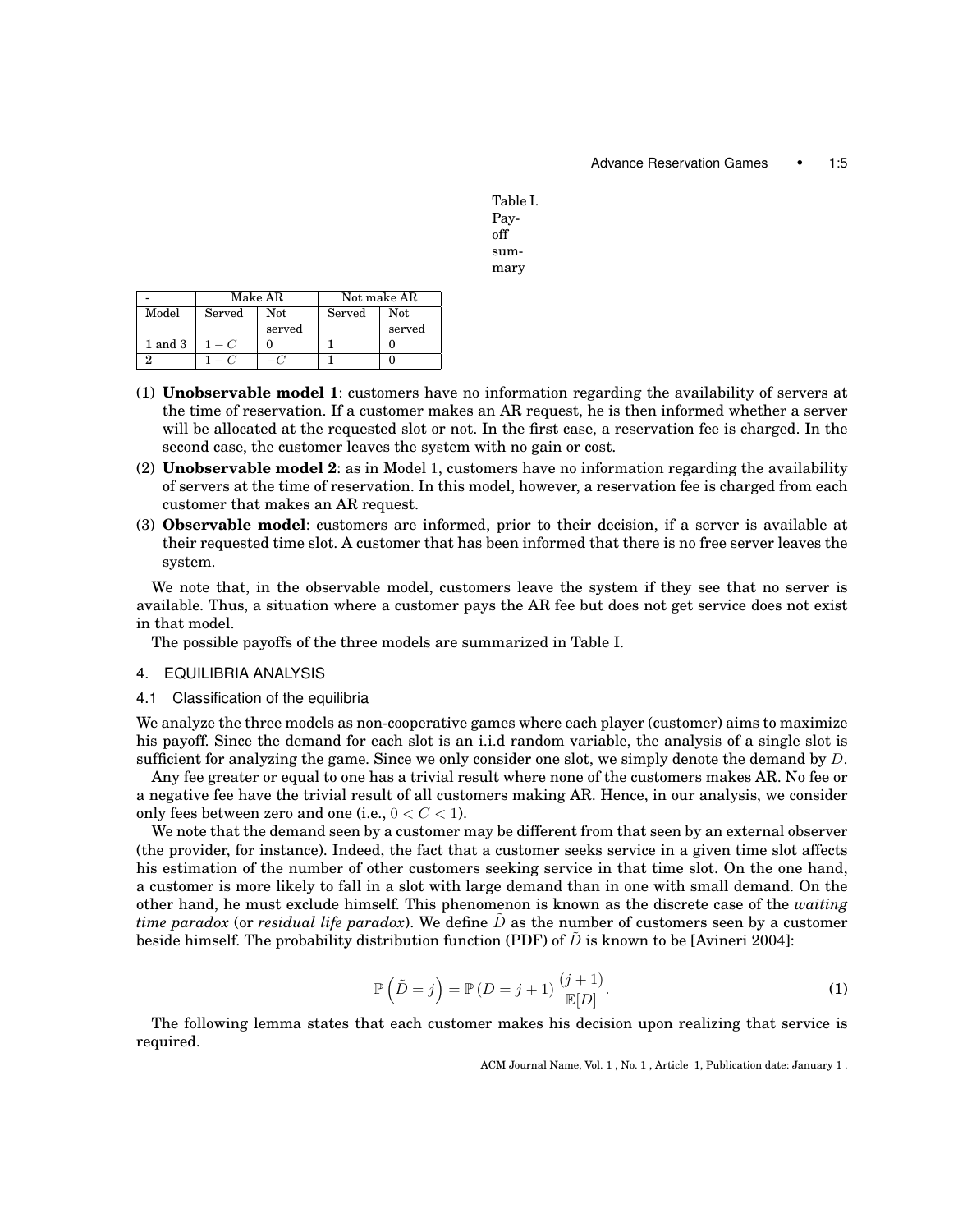#### 1:6 • E. Simhon and D. Starobinski



Fig. 2. Example of a realization of the demand in a given slot. The service starts at (normalized) lead time 0. As users have greater (normalized) lead times, they have the opportunity to reserve a server earlier.

LEMMA 4.1. *For all customers, making AR when realizing that service is required yields at least the same payoff as making AR later on.*

PROOF. In all three models, if a customer makes AR when all servers are already reserved, his payoff will be the same as if making AR later on. If a customer makes AR when there is at least one free server, his payoff will be  $1 - C$ . If he makes a reservation at a later point, his payoff will be the same if there is still at least one free server. If there is no more server available, his payoff will be zero in the first and third models and negative in the second model.  $\square$ 

Given a lead time  $\gamma$ , we set  $t = F(\gamma)$  and refer to it as the *normalized lead time*. Due to the probability integral transformation theorem [Dodge 2006, p. 320], we know that  $t$  is a random variable, uniformly distributed in [0, 1]. Note that  $F(\gamma)$  is also the average fraction of customers with lead time smaller than  $\gamma$ . Fig. 2 illustrates the notion of the normalized lead time.

For each game, we define a strategy function  $\sigma : t \to [0,1]$ , which represents the probability that a tagged customer with normalized lead time  $t \in [0,1]$  makes AR. Since we consider only symmetric equilibria, all customers follow the same strategy function. Through conditioning, given that there are k other customers with normalized lead times  $t_1, \ldots, t_k$  that follow strategy  $\sigma$ , the tagged customer can find his probability of getting service (we denote that event by S) for each action he chooses. His probability to get service, when choosing action  $\alpha \in \{AR, AR\}$  is

$$
\mathbb{P}\left(S|t,\alpha,\sigma\right) = \mathbb{P}\left(\tilde{D} (2)
$$

The first term in (2) is the probability that the number of customers (beside the tagged customer) is smaller than N. In this case, all customers get service, regardless of their decisions. The second term is the weighted sum of the probabilities of getting service when the number of customers (beside the tagged customer) is at least  $N$ . In this case, the probability that the tagged customer gets service depends on his action and on the strategy followed by the other customers and their lead times (note that the PDF of the random variable  $t_j$  equals 1, for each  $j \in \{1,..,k\}$ . As shown in the sequel, deriving an explicit expression for  $\mathbb{P}(S|t, \alpha, k, t_1, \ldots, t_k, \sigma)$  is not required for the equilibria analysis.

Given the model and strategy function followed by all other customers, one can express the expected payoff, denoted  $U_{\sigma}(t,\alpha)$ , for each action  $\alpha$  by multiplying  $\mathbb{P}\left(S|t_i,\alpha,\sigma_{-i}\right)$  and  $1-\mathbb{P}\left(S|t_i,\alpha,\sigma_{-i}\right)$  with the relevant payoffs, as summarized in Table I. For example, for the second model:

$$
U_{\sigma}(t, AR) = \mathbb{P}\left(S|t, AR, \sigma\right)\left(1 - C\right) + \left(1 - \mathbb{P}\left(S|t, AR, \sigma\right)\right)\left(-C\right)
$$
\n(3)

and

$$
U_{\sigma}\left(t,AR'\right)=\mathbb{P}\left(S|t,AR',\sigma\right)\cdot 1+\left(1-\mathbb{P}\left(S|t,AR',\sigma\right)\right)\cdot 0.\tag{4}
$$

At equilibrium, each customer chooses an action that maximizes his expected payoff. Thus, we define an equilibrium strategy (i.e., a strategy that leads to equilibrium) as follows.

*Definition* 4.2. Strategy  $\sigma$  is an equilibrium strategy if the following holds for any normalized lead time  $t \in [0, 1]$ :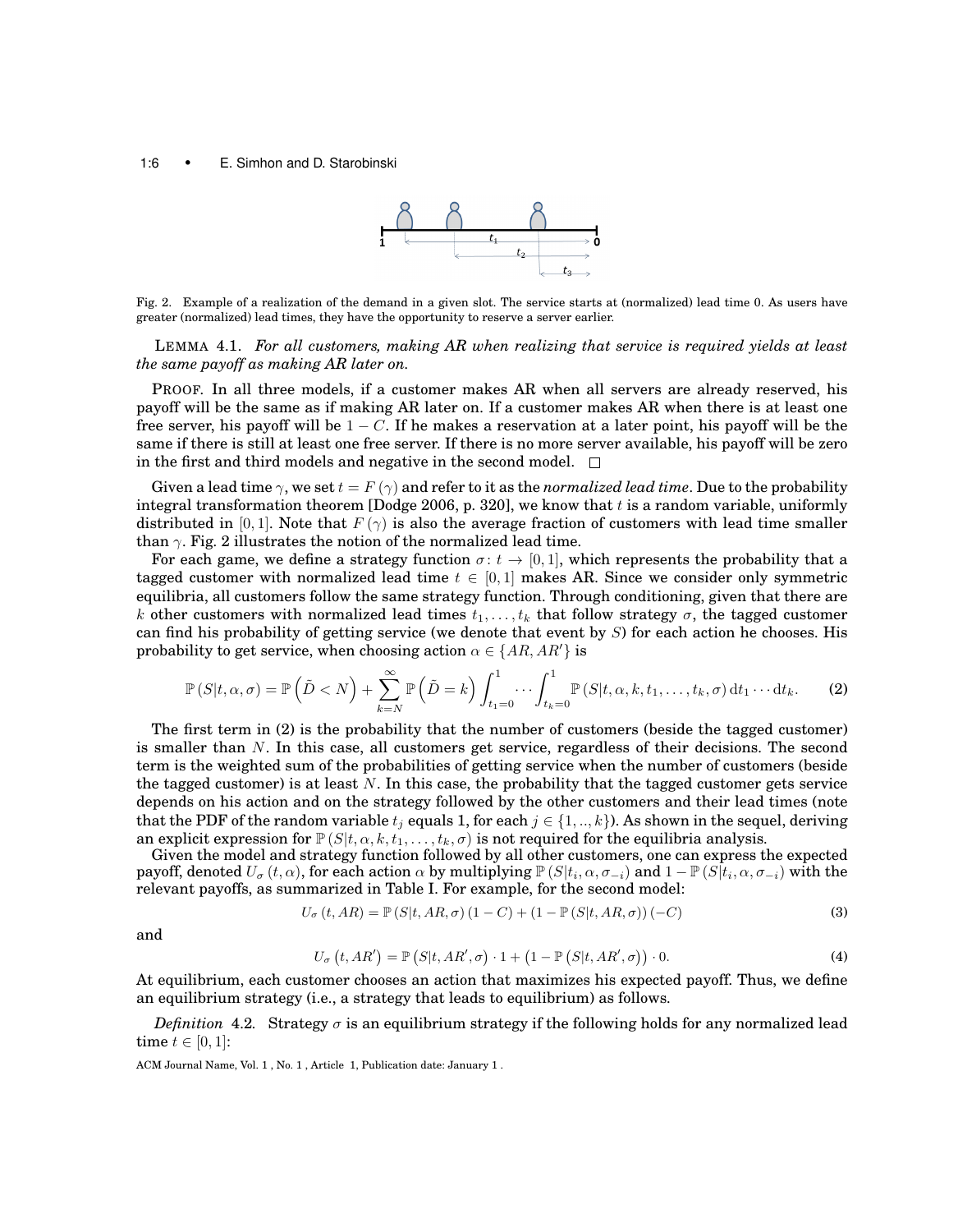- (1) If  $\sigma(t) = 0$  then  $U_{\sigma}(t, AR) \le U_{\sigma}(t, AR)$ .
- (2) If  $0 < \sigma(t) < 1$  then  $U_{\sigma}(t, AR) = U_{\sigma}(t, AR')$ .
- (3) If  $\sigma(t) = 1$  then  $U_{\sigma}(t, AR) \ge U_{\sigma}(t, AR').$

That is, at equilibrium, a customer chooses the action  $AR'$ , only if he is (weakly) better off not making AR; he randomizes his action, only if he is indifferent between the two outcomes; and he chooses the action AR, only if he is (weakly) better off making AR.

Next we show that at equilibrium all customers follow the same *threshold strategy*, defined below.

*Definition* 4.3*.* A threshold strategy has the following structure:

$$
\sigma(t) = \begin{cases} 1 & \text{if } t > \tau \\ 0 & \text{if } t \leq \tau. \end{cases}
$$

where  $\tau$  is a threshold value in the interval  $(0, 1]$ .

LEMMA 4.4. *In the unobservable models, at equilibrium, all customers follow a threshold strategy.*

PROOF. Consider a tagged customer with normalized lead time  $t$  and assume that the rest of the customers follow a strategy function  $\sigma$ . All customers that do not make AR have the same probability to get service. Thus,  $U_{\sigma}(t, AR')$  does not depend on t. For brevity, we denote this value by  $\beta$ . From Lemma 4.1, we know that the expected payoff when making AR  $U_{\sigma} (t, AR)$  is a non-decreasing function of t. Hence, the two expected payoffs can intersect at most once.

If  $U_{\sigma}(t, AR) < \beta$  for all  $t \in [0, 1]$ , then  $\sigma$  is an equilibrium strategy only if none of the customers makes AR (i.e., it is a threshold strategy with  $\tau = 1$ ). If  $U_{\sigma}(t, AR) > \beta$  for all  $t \in [0, 1]$ , then  $\sigma$  is an equilibrium strategy only if all customers make AR (i.e., it is a threshold strategy with  $\tau = 0$ ). However, if all customers make AR, a customer with normalized lead time  $0^+$  has the same probability to get service with and without AR. Thus, he is better off not making AR. Therefore, an equilibrium where all customers make AR cannot exist.

Finally, if the two expected payoff functions intersect, they can either intersect at a single point  $t_0$  or along an interval  $[t_2, t_1]$ . In the first case,  $U_{\sigma}(t, AR) < \beta$  for all  $t < t_0$  and  $U_{\sigma}(t, AR) > \beta$  for all  $t > t_0$ . Thus, in this case,  $\sigma$  is an equilibrium strategy only if it is a threshold strategy with  $\tau = t_0$ .

In the second case,  $U_{\sigma}(t, AR)$  has the same value for all  $t \in [t_2, t_1]$ , which can only happen if  $\sigma(t) = 0, \forall t \in [t_2, t_1]$  (we ignore the case of  $\sigma(t) \neq 0$  over a measure zero subset of  $[t_2, t_1]$ , since the probability that a customer will have a normalized lead time within this subset is zero). Since none of the customers make AR in the interval  $[t_2, t_1]$ , and since  $U_{\sigma}(t, AR) < \beta$  for all  $t < t_2$  and  $U_{\sigma}(t, AR) > \beta$ for all  $t > t_1$ , we conclude that  $\sigma$  is an equilibrium strategy only if it is a threshold strategy with  $\tau = t_1$ .  $\Box$ 

### LEMMA 4.5. *In the observable model, at equilibrium, all customers follow a threshold strategy.*

PROOF. Suppose a customer is informed that a server is available. For this case, we show that the expected payoff of not making AR is a non-increasing function of the normalized lead time while the payoff of making AR is fixed to  $1 - C$ . Using similar arguments as in the unobservable case, one can then show that the only possible equilibrium is a threshold strategy.

We define  $D_{AR}(t)$  as the number of reservations made before the normalized lead time t. We need to show that for any  $t_1 > t_2$ , regardless of the strategy  $\sigma$  followed by the rest of the customers, the following holds:

$$
\mathbb{P}\left(S|t_1,\tilde{D}_{AR}(t_1)
$$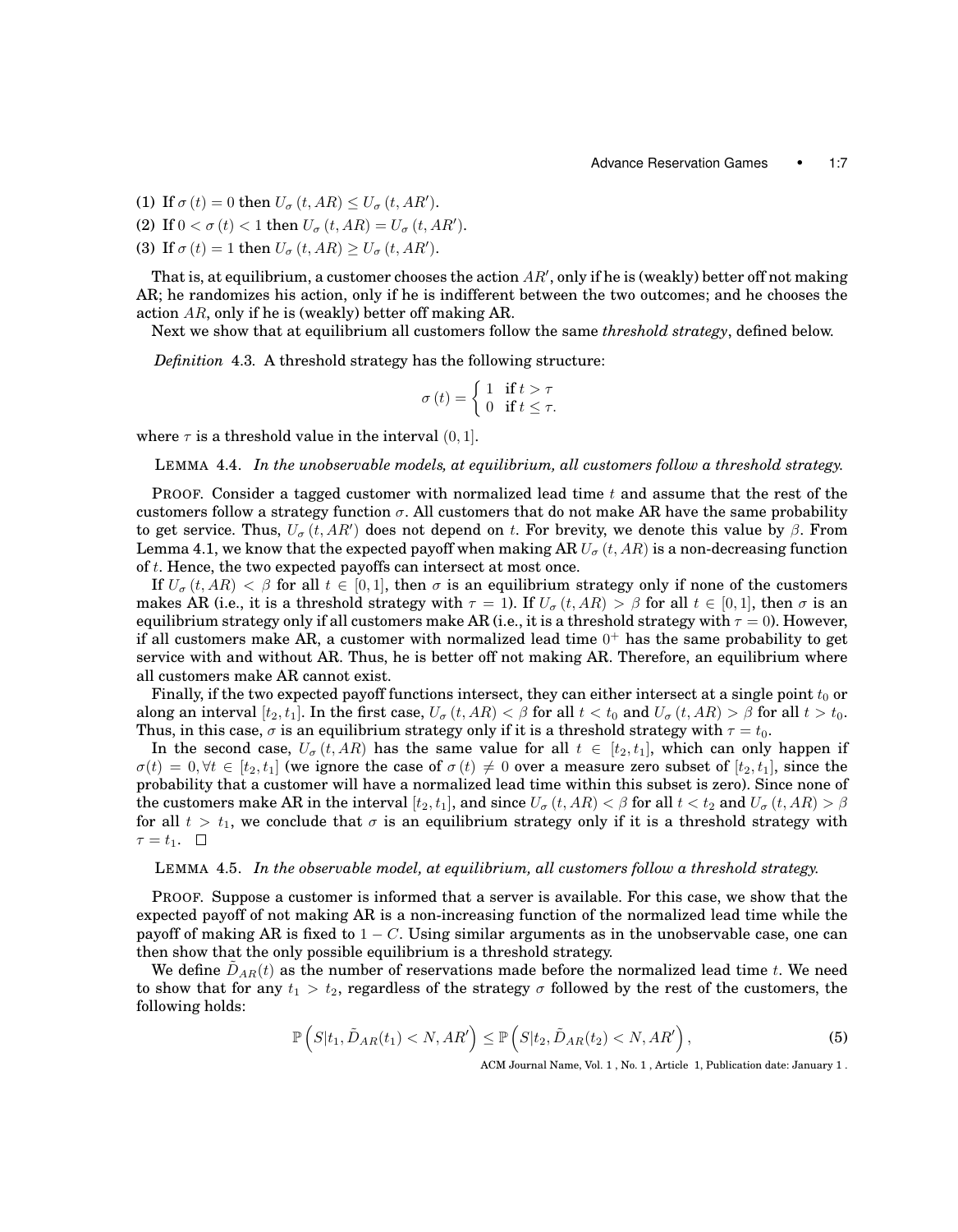## 1:8 • E. Simhon and D. Starobinski

where the left (right) hand side is the probability of a customer with normalized lead time  $t_1$  ( $t_2$ ) to get service, given that the number of reservations made earlier (i.e., by customers with greater lead times) is smaller than N and the chosen action is  $AR'$ . Using conditional probability, Eq. (5) can be rewritten as

$$
\frac{\mathbb{P}\left(S,\tilde{D}_{AR}(t_1)\n(6)
$$

The event  $\{S\}$  is contained in the event  $\{\tilde{D}_{AR}(\cdot) < N\}$ . Moreover, under action  $AR'$  the probability to get service does not depend on the lead time. We deduce that the numerators on both sides of the equation above are equal.

Since  $\tilde{D}_{AR}(t_2)$  is stochastically larger or equal to  $\tilde{D}_{AR}(t_1)$  when  $t_2 < t_1$ , we deduce that the denominator of the right hand side of Eq. (6) is smaller or equal to the denominator of the left hand side of Eq. (6). Thus, we have shown that Eq. (5) holds.  $\square$ 

After showing that a threshold strategy is the only possible equilibrium strategy, we distinguish between two types of equilibria.

*Definition* 4.6*.* None-make-AR is an equilibrium in which all customers follow a threshold strategy with threshold  $\tau_e = 1$ .

*Definition* 4.7*.* Some-make-AR is an equilibrium in which all customers follow a threshold strategy with threshold  $\tau_e \in (0,1)$ .

Using the results obtained so far, we find next the equilibria structure for each model separately.

## 4.2 Equilibria structure

In this section, we show that different ranges of fees lead to different equilibria. The following theorem summarizes the main results.

**THEOREM** 4.8. *For each model*  $i = 1, 2, 3$ *, there exist quantities* C and  $\overline{C}_i \ge C$ *, such that:* 

 $-If$   $0 < C < C$ , there is at least one some-make-AR equilibrium.

 $-$ If  $\underline{C} < C < \overline{C}_i$ , there is a none-make-AR equilibrium and at least two some-make-AR equilibria.  $-$ If  $C > \overline{C}_i$ , none-make-AR is the unique equilibrium.

For simplicity, we do not consider the boundary cases  $C = C$  and  $C = \overline{C}_i$  in our discussion.

4.2.1 *Unobservable model 1.* We consider the first unobservable model. For each type of equilibria, we determine the range of fees in which they may occur.

**Some-make-AR equilibria.** If all customers follow a strategy with threshold  $\tau_e$ , that strategy is an equilibrium strategy if and only if a customer with normalized lead time τ<sub>e</sub> (referred to as a *threshold customer*) is indifferent between the actions AR and AR'. We denote  $\pi_{AR}(\tau_e)$  the probability that a threshold customer gets service upon chosen action AR, and  $\pi_{AR'}(\tau_e)$  the probability that a threshold customer gets service upon chosen action  $AR'$ . Hence, a strategy with threshold  $\tau_e$  is an equilibrium if and only if

$$
(1 - C)\pi_{AR}(\tau_e) = \pi_{AR'}(\tau_e),\tag{7}
$$

where the left hand side of Eq. (7) is the expected payoff of AR and the right hand side is the expected payoff of  $AR'$ . Using Eq. (7), we express the fee as a function of the threshold

$$
C_1 \left( \tau_e \right) \triangleq 1 - \frac{\pi_{AR'} \left( \tau_e \right)}{\pi_{AR} \left( \tau_e \right)}.
$$
\n
$$
(8)
$$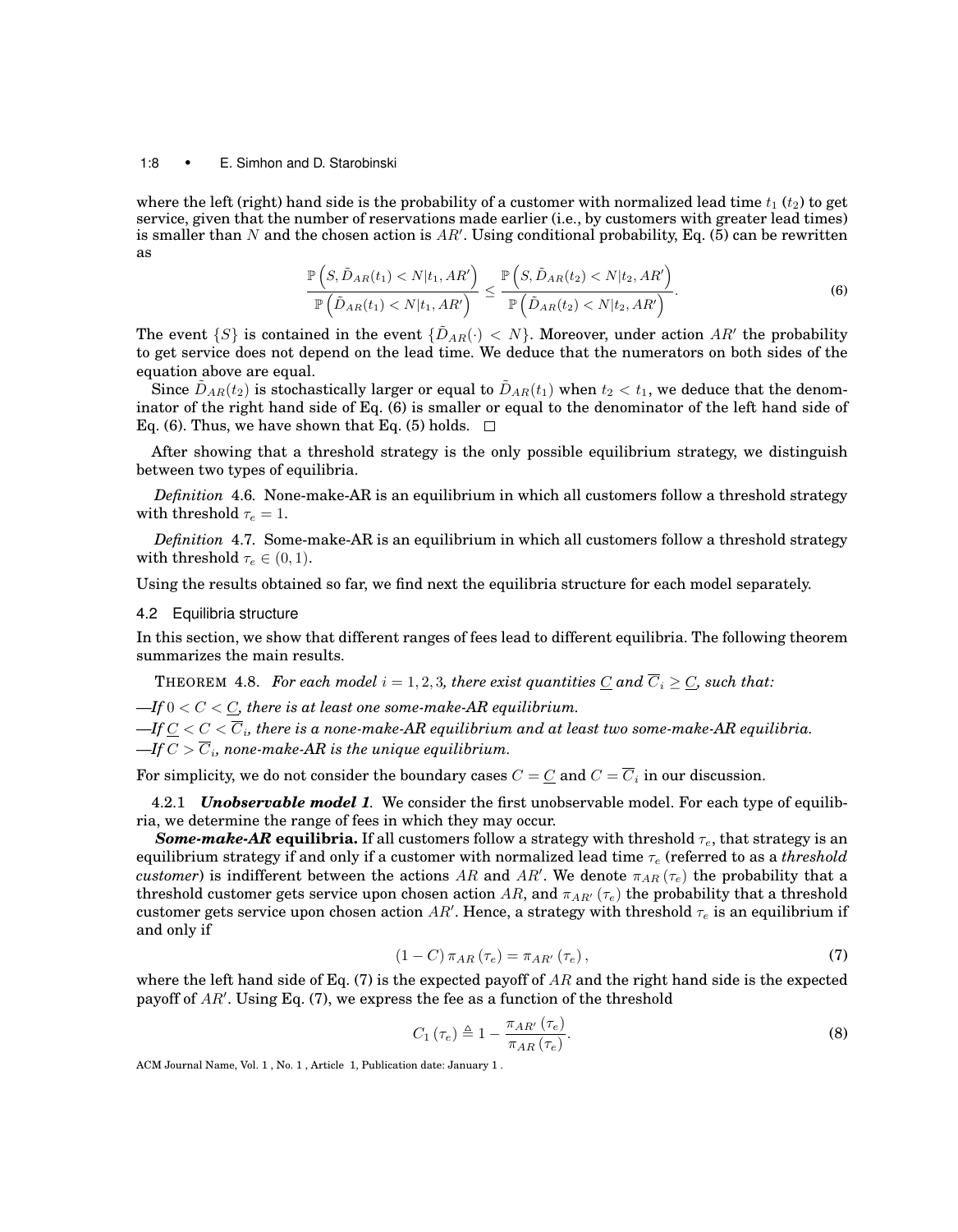Next, we develop the expressions  $\pi_{AR}(\tau_e)$  and  $\pi_{AR'}(\tau_e)$ . The former expression corresponds to the probability that either the demand is at most  $N$  or the demand exceeds  $N$  but fewer than  $N$  customers make AR. The number of customers making AR, given  $\overline{D} = j$  with  $j \geq N$ , is a random variable that follows a binomial distribution. The number of trials is j and the success probability is  $1 - \tau_e$ . The probability that the threshold customer gets service is equal to the probability that the number of successes is at most  $N-1$ . By summing this probability over all possible values of j we get:

$$
\pi_{AR}(\tau_e) = \mathbb{P}\left(\tilde{D} < N\right) + \sum_{j=N}^{\infty} \sum_{i=0}^{N-1} \mathbb{P}\left(\tilde{D} = j\right) \left(1 - \tau_e\right)^i \tau_e^{j-i} \binom{j}{i}.\tag{9}
$$

Likewise, we have

$$
\pi_{AR'}\left(\tau_e\right) = \mathbb{P}\left(\tilde{D} < N\right) + \sum_{j=N}^{\infty} \sum_{i=0}^{N-1} \mathbb{P}\left(\tilde{D} = j\right) \left(1 - \tau_e\right)^i \tau_e^{j-i} \binom{j}{i} \frac{N-i}{j+1-i}.\tag{10}
$$

In that case, if the demand exceeds  $N$  but fewer than  $N$  customers make AR, service is not guaranteed. Given a demand j and a number of reservations i, the probability to get service without AR is the ratio of the number of unreserved servers  $N - i$  to the number of customers that did not make AR,  $j + 1 - i$ .

Next, we prove that these two functions are continuous.

## **LEMMA 4.9.** *The functions*  $\pi_{AR'}$  *and*  $\pi_{AR}$  *are continuous functions of*  $\tau_e$  *in the range* [0, 1]*.*

PROOF. Starting with Eq. (9) and ignoring the first term of the function which does not depend on  $\tau_c$ . we need to show that the second term is continuous. The inner sum of the second term is continuous, since it is a finite sum of polynomial functions. To prove that the outer sum is continuous, we use Cauchy's uniform convergence criterion [Trench 2003]. We shall show that for any  $\epsilon > 0$  there exists an integer M such that

$$
\sup_{0 \le \tau_e \le 1} \sum_{j=n}^{m} \sum_{i=0}^{N-1} \mathbb{P}\left(\tilde{D} = j\right) \left(1 - \tau_e\right)^i \tau_e^{j-i} \binom{j}{i} < \epsilon \quad \forall n, m \ge M. \tag{11}
$$

The above expression is upper bounded by  $\mathbb{P}\left(n\leq \tilde{D}\leq m\right)$  which in turn is upper bounded by  $\mathbb{P}\left(\tilde{D}\geq n\right)$ . For any discrete distribution and  $\epsilon > 0$  there exists M such that  $\mathbb{P}\left(\tilde{D}\geq n\right)<\epsilon$  for any  $n>M.$  Thus, we have shown that Eq. (11) holds true. Since, for any  $\tau_e \in [0,1]$ ,  $\pi_{AR}(\tau_e) \leq \pi_{AR'}(\tau_e)$ , the proof is also valid for  $\pi_{AR'}$ .

 $\Box$ 

Since both  $\pi_{AR'}$  and  $\pi_{AR}$  are continuous and positive in the range  $\tau_e \in [0,1]$ , we deduce that  $C_1(\tau_e)$ is a continuous function in this range. Next, we observe that if all customers make AR, then the probability of service of a customer with lead time zero (i.e., the last arriving customer) does not depend on his decision. Hence,  $C_1(0) = 0$ . In any other case, the probability to get service is greater when making AR. Hence,  $C_1(\tau_e) > 0$  for any  $0 < \tau_e \leq 1$ . We denote the supremum value of  $C_1(\tau_e)$  as

$$
\overline{C}_1 \triangleq \sup_{0 < \tau_e < 1} C_1 \left( \tau_e \right). \tag{12}
$$

Since the equation  $C_1(\tau_e) = C$  has a solution if and only if C is smaller that the supremum value of  $C_1(\tau_e)$ , we conclude that a *some-make-AR* equilibrium exists if  $C < \overline{C}_1$  and does not exist if  $C > \overline{C}_1$ .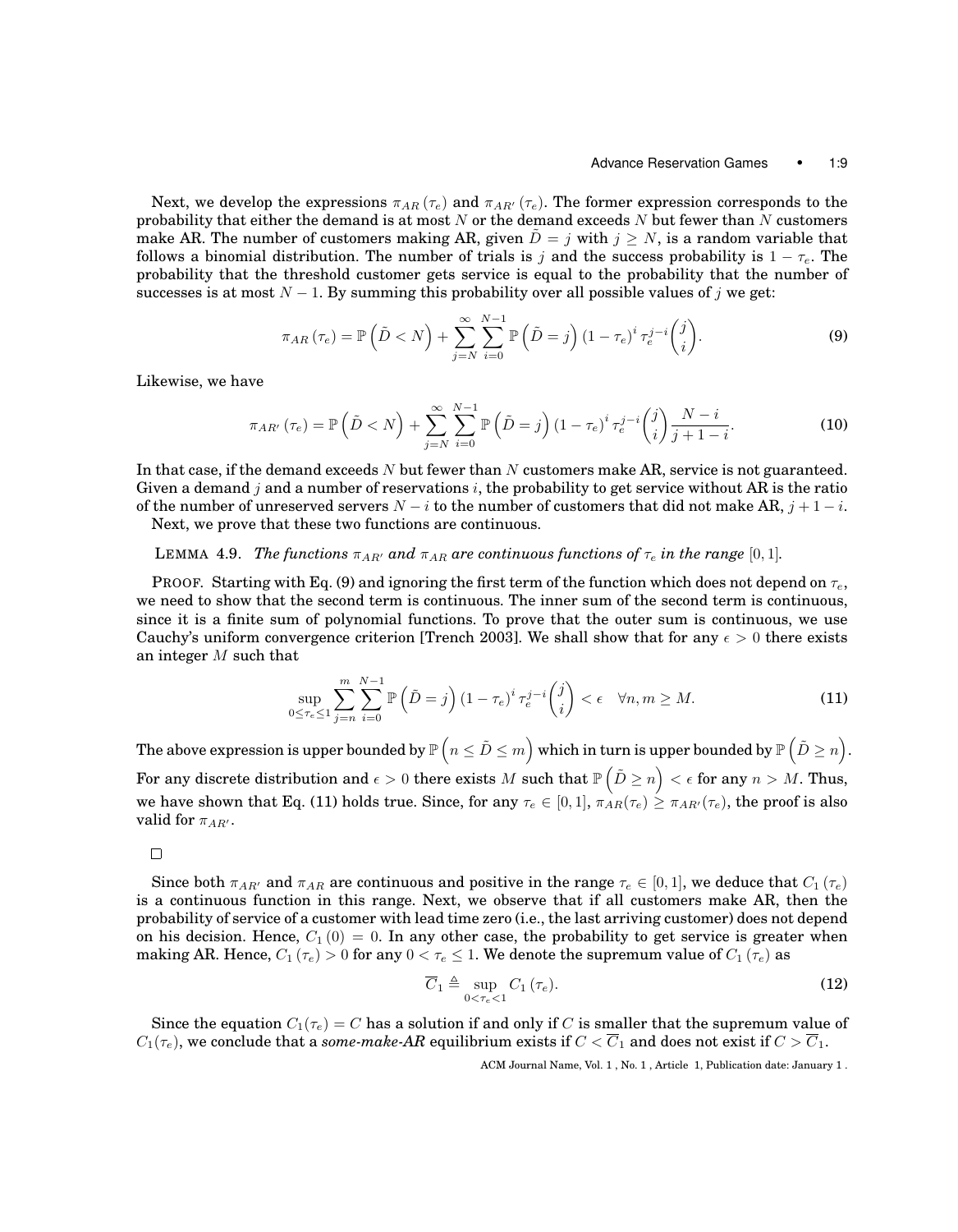#### 1:10 • E. Simhon and D. Starobinski



Fig. 3. An example with  $N = 10$  servers, Poisson distributed demand with mean  $\lambda = 15$  and AR fee  $C = 0.45$ . The line C and the function  $C(\tau_e)$  intersect twice. Hence, there are two *some-make-AR* equilibria. Since  $C(1) < C$ , there is also a *none-make-AR* equilibrium.

*None-make-AR* **equilibrium**. If none of the customers makes AR, all have the same expected payoff  $\pi_{AR'}(1)$ . A customer that deviates gets service with probability  $\pi_{AR}(1) = 1$  and his payoff is  $1 - C$ . Thus, if the provider chooses a fee such that  $1 - C < \pi_{AR'}(1)$ , then none of the customers will have an incentive to deviate. On the other hand, if  $1-C > \pi_{AR'}(1)$ , then all the customers will have an incentive to deviate. By defining  $\underline{C} \triangleq C_1(1)$ , we conclude that if  $C > C$ , then a *none-make-AR* equilibrium exists. If  $C < C$ , then a *none-make-AR* equilibrium does not exist.

By definition  $\overline{C}_1 \geq \underline{C}$ . Therefore, we have shown that for any value of  $0 < C < 1$ , at least one equilibrium exists. Furthermore, if the interval  $I=(\underline{C},\overline{C}_1)$  is not empty (i.e., the supremum point is not reached at  $\tau = 1$ ), then for any  $C \in I$ , the equation  $C = C_1(\tau_e)$  must have at least two solutions due to the continuity of the function. Therefore, any fee  $C \in I$  has at least two different *some-make-AR* equilibria (the exact number of *some-make-AR* equilibria depends on the number of maximal points of the function  $C(\tau_e)$ ). See Figure 3 for an illustration.

4.2.2 *Unobservable model 2.* In this section, we show that the second game has the same equilibria structure as the first one, but with different ranges.

**Some-make-AR equilibria.** If all the customers follow a strategy with threshold  $\tau_e$ , the probability to get service with or without making AR is calculated in the same way as in the previous model. Thus, the functions  $\pi_{AR}$  and  $\pi_{AR'}$  can be also used in the analysis of this model. As in the first game, at a *some-make-AR* equilibrium, the threshold customer is indifferent between the two actions AR and  $AR'$ . Thus,

$$
\pi_{AR}(\tau_e) - C = \pi_{AR'}(\tau_e), \qquad (13)
$$

where the left hand side of the equation is the expected payoff of  $AR$ , while the right hand side is the expected payoff  $AR'$ . In this model, the fee as a function of the threshold is:

$$
C_2 \left( \tau_e \right) \triangleq \pi_{AR} \left( \tau_e \right) - \pi_{AR'} \left( \tau_e \right). \tag{14}
$$

We define

$$
\overline{C}_2 \triangleq \sup_{0 < \tau_e < 1} C_2(\tau_e). \tag{15}
$$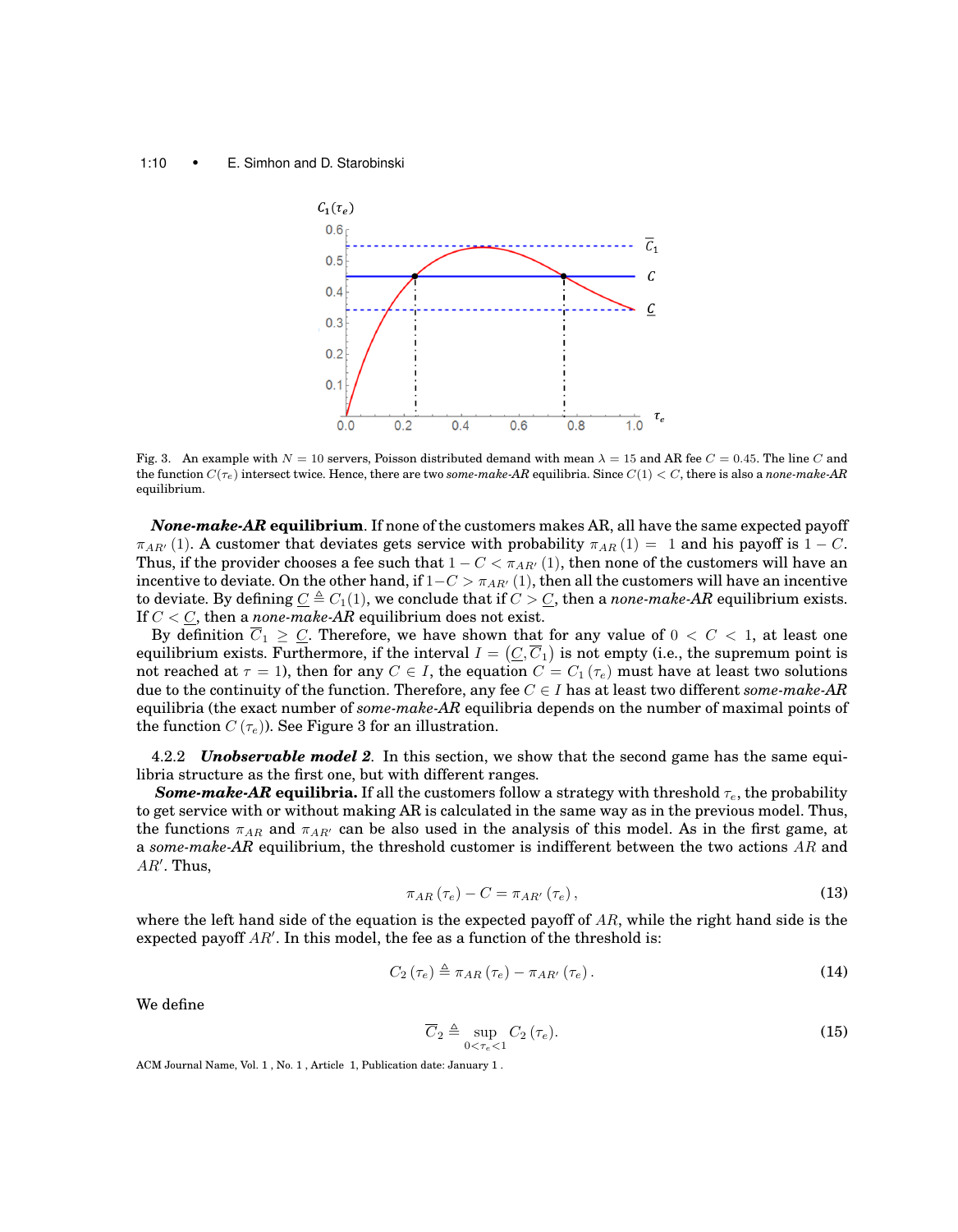

Fig. 4. The fee function in the two unobservable models with  $N = 10$ . The demand is a Poisson random variable with mean  $\lambda = 10$ .

As is the first model,  $C_2(0) = 0$  and  $C_2(\tau_e) > 0$  for any  $\tau_e > 0$ . Thus, a *some-make-AR* equilibrium exists if  $C < \overline{C}_2$  and does not exist if  $C > \overline{C}_2$ .

*None-make-AR* **equilibrium.** If none of the customers makes AR, then the expected payoffs of not making AR and the expected payoff of deviating are the same as in the first model. Therefore, the range of fees that have a *none-make-AR* equilibrium is the same as in the first model.

In conclusion, the difference between the analyses of the two games is that  $\overline{C_1}$  may be different from  $C_2$ . From Eq. (8) and (14), we obtain

$$
\frac{C_1\left(\tau_e\right)}{C_2\left(\tau_e\right)} = \frac{1}{\pi_{AR}\left(\tau_e\right)}, \quad \forall \tau_e \in (0, 1). \tag{16}
$$

In any *some-make-AR* equilibrium, the probability to get service is smaller than one. Hence, for any  $\tau_e \in (0,1), \overline{C}_1 > \overline{C}_2$  (as illustrated in Figure 4). This result indicates that if the provider is aiming to achieve a certain fraction of customers making AR, she will have to advertise a lower fee if using the second model.

4.2.3 *Observable model.* In this model, customers make decisions not only based on statistical information but also based on the knowledge that a server is currently available at the desired slot. Next, we show that this additional information has no effect on decisions of customers and each fee leads to the same set of equilibria as in the first unobservable model.

*Some-make-AR* **equilibrium**. Consider the first model and a *some-make-AR* equilibrium with threshold  $\tau_e$ , but assume that the threshold customer is being informed that a server is available, namely  $\tilde{D}_{AR}(\tau_e) < N$ . If making AR, his payoff is  $1 - C$ . The expected payoff of not making AR is  $\mathbb{P}\left(S|\tau_{e}, \tilde{D}_{AR}(\tau_{e}) < N, AR'\right),$  which is the probability of the threshold customer to get service, given that all customers follow a strategy with threshold  $\tau_e$ , there is at least one free server and the decision  $AR'$ . Next, we show that

$$
\mathbb{P}\left(S|\tau_e, \tilde{D}_{AR}(\tau_e) < N, AR'\right) = \frac{\pi_{AR'}\left(\tau_e\right)}{\pi_{AR}\left(\tau_e\right)}.\tag{17}
$$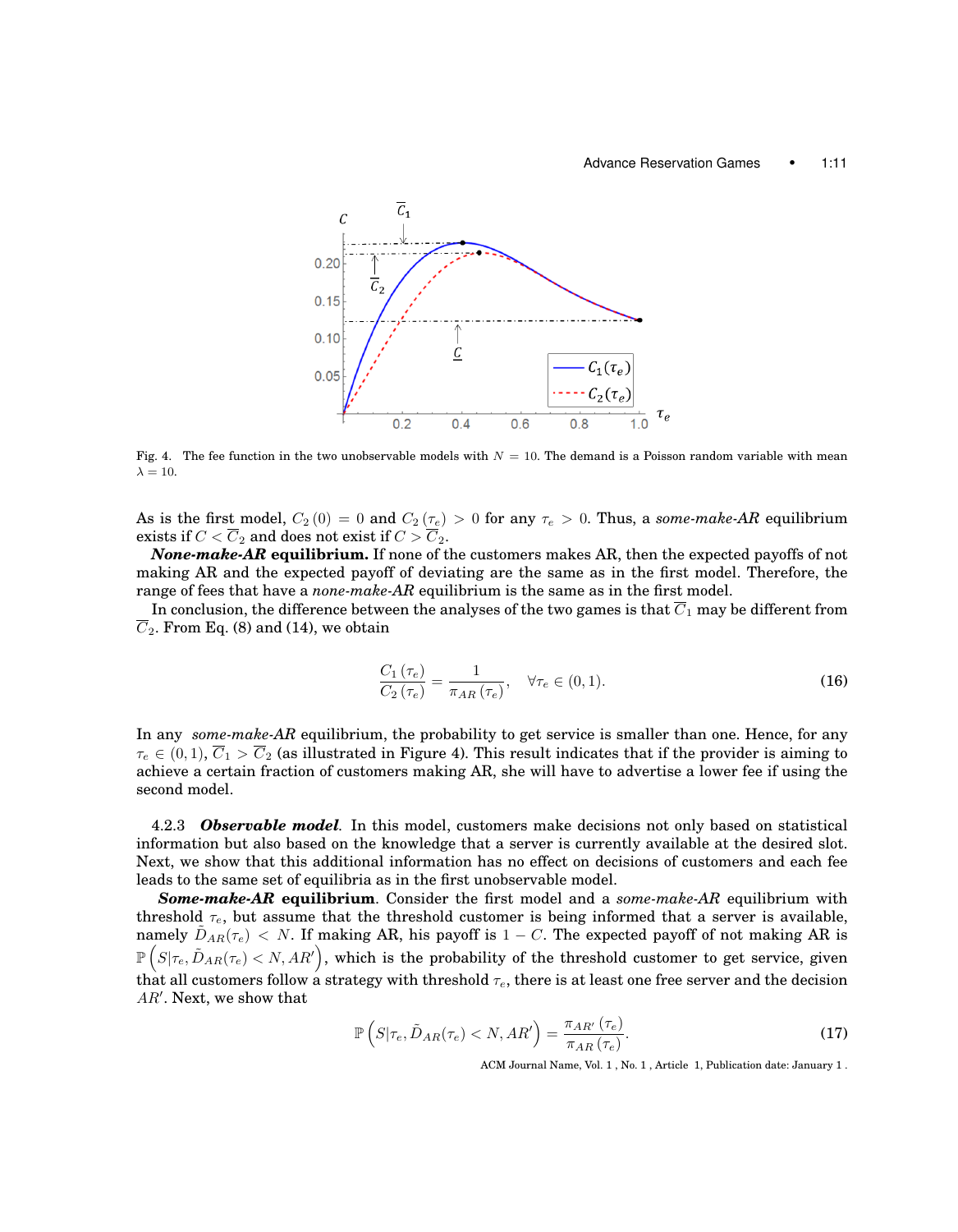## 1:12 • E. Simhon and D. Starobinski

By conditioning on the event  $\{\tilde{D}_{AR}(\tau_e) < N\}$  we get

$$
\mathbb{P}\left(S|\tau_e, \tilde{D}_{AR}(\tau_e) < N, AR'\right) = \frac{\mathbb{P}\left(S, \tilde{D}_{AR}(\tau_e) < N|\tau_e, AR'\right)}{\mathbb{P}\left(\tilde{D}_{AR}(\tau_e) < N|\tau_e, AR'\right)}.\tag{18}
$$

Since a customer cannot get service when observing no free servers, the numerator  $\mathbb{P}\left(S,D_{AR}(\tau_{e}) < N|\tau_{e},AR'\right)$ is equal to  $\mathbb{P}(S|\tau_e, AR')$  which is equal by definition to  $\pi_{AR'}(\tau_e)$ .

The denominator  $\mathbb{P}\left(\tilde{D}_{AR}(\tau_e)< N|\tau_e,AR'\right)$  is the probability that the threshold customer will see the event  $\{\tilde{D}_{AR}(\tau_e) < N\}$  (the fact that he does not make AR is irrelevant). This in turn can be rephrased as the probability to get service when making AR exactly at the threshold point without knowing if  $\text{there are free servers, which is the definition of } \pi_{AR}\left( \tau_{e}\right) . \text{ Thus, } \mathbb{P}\left( \tilde{D}_{AR}(\tau_{e}) < N|\tau_{e},AR'\right) = \pi_{AR}\left( \tau_{e}\right) .$ 

We have shown that Eq. (17) holds true for any  $\tau_e$ . Using Eq. (7), we deduce that the threshold customer stays indifferent between the two actions after being informed that a server is available. Hence, we conclude that if a threshold strategy is an equilibrium strategy in the first model, it is also an equilibrium strategy in the third model.

*None-make-AR* **equilibrium**. If none of the customers makes AR, the expected payoffs of not making AR and the expected payoff of deviating are the same as in the first and second models. Therefore, the range of fees that have a *none-make-AR* equilibrium is the same as in the other two models.

By noticing that the profit of the provider is defined in the same way in both models, that is, the number of customers that make AR and being served multiplied by the fee  $C$ , we obtain the following:

THEOREM 4.10. *In AR games, if AR fees are charged only from served customers, then informing customers that servers are available or hiding this information lead to the same equilibria.*

## 5. PROFIT MAXIMIZATION

In this section, we compare between the maximum possible expected profits in the two unobservable models. We define the maximum possible profit for model  $i = 1, 2$  as

$$
R_i^* = \sup_{0 < \tau_e < 1} R_i \left( \tau_e \right). \tag{19}
$$

Under *some-make-AR* equilibrium with threshold  $\tau_e$ , the number of reservations is  $D_{AR}(\tau_e)$  or simply  $D_{AR}$  from now and on. In the first model, the expected profit per server is the expected number of reserved servers, multiplied by the fee and normalized by the number of servers N:

$$
R_1\left(\tau_e\right) = \frac{\mathbb{E}[\min\left(D_{AR}, N\right)]C_1\left(\tau_e\right)}{N}.\tag{20}
$$

In the second model, it is the expected number of reservations, multiplied by the fee and normalized by  $N$ :

$$
R_2\left(\tau_e\right) = \frac{\mathbb{E}[D]\left(1 - \tau_e\right)C_2\left(\tau_e\right)}{N}.\tag{21}
$$

By comparing the two expressions, we state the following result:

THEOREM 5.1. *In AR games, the maximum possible profit, at equilibrium, is greater when charging the AR fee only from customers that get service and not from all customers that make AR requests.*

PROOF. We prove the theorem by showing that for any given threshold, the first model yields greater profit than the second. Namely, we show that for any value of  $\tau_e \in (0,1)$  the following holds:

$$
R_1(\tau_e) > R_2(\tau_e). \tag{22}
$$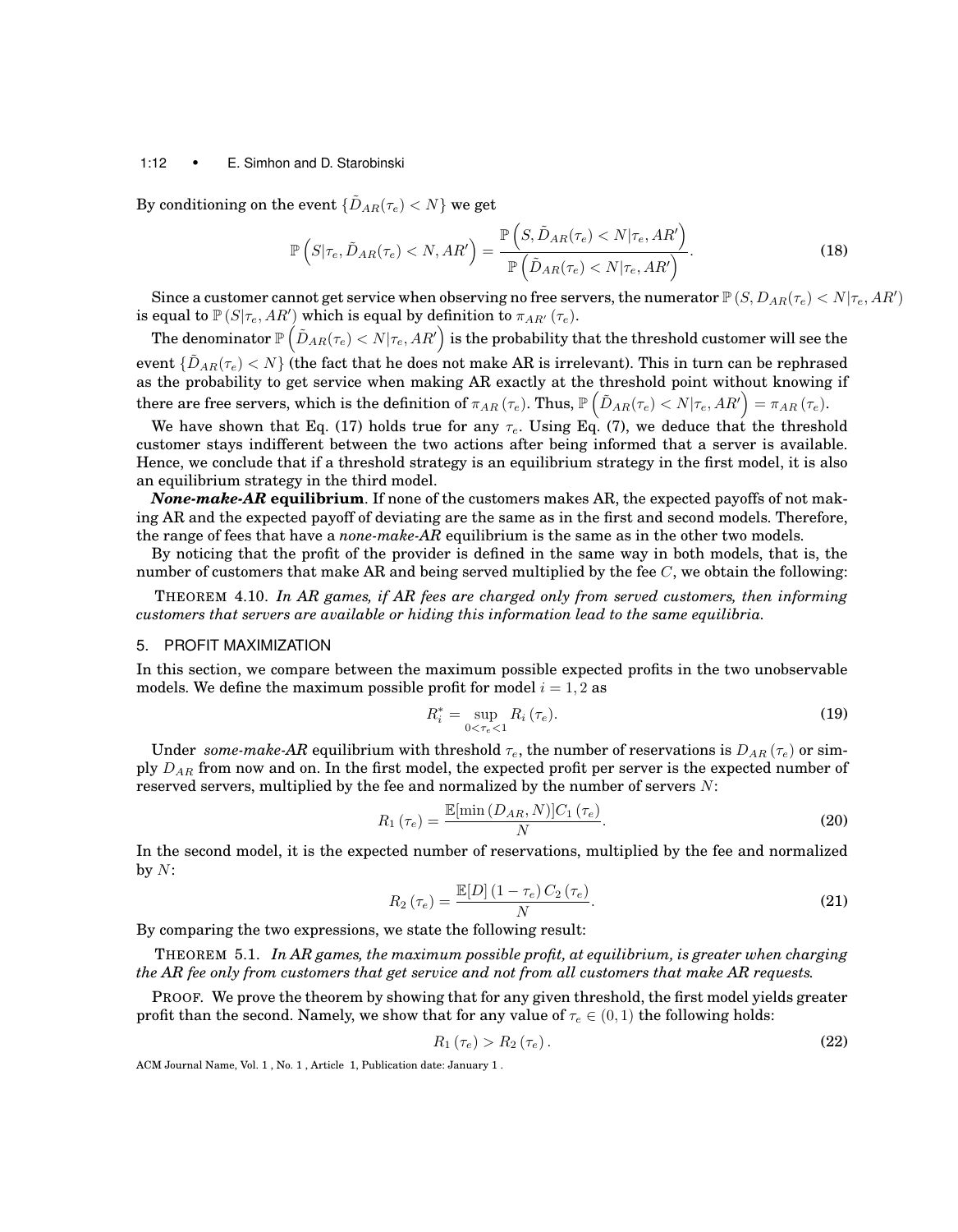From Eqs. (20), (21) and (16) we obtain that showing that  $R_1(\tau_e) > R_2(\tau_e)$  is equivalent to showing that

$$
\mathbb{E}[\min(D_{AR}, N)] - \mathbb{E}[D] (1 - \tau_e) \pi_{AR} (\tau_e) > 0.
$$
 (23)

First, we expand the first term of (23):

$$
\mathbb{E}[\min(D_{AR}, N)] = \sum_{i=0}^{N} \mathbb{P}(D_{AR} = i) i + \sum_{i=N+1}^{\infty} \mathbb{P}(D_{AR} = i) N.
$$
 (24)

The PDF of  $D_{AR}$  is

$$
\mathbb{P}\left(D_{AR} = i\right) = \sum_{j=i}^{\infty} \mathbb{P}\left(D = j\right) \left(1 - \tau_e\right)^i \tau_e^{j-i} \binom{j}{i}.\tag{25}
$$

Combining Eq. (24) and (25) we get

$$
\mathbb{E}[\min(D_{AR}, N)] = \sum_{i=1}^{N} \sum_{j=i}^{\infty} \mathbb{P}(D = j) (1 - \tau_e)^i \tau_e^{j-i} {j \choose i} i + \sum_{i=N+1}^{\infty} \sum_{j=i}^{\infty} \mathbb{P}(D = j) (1 - \tau_e)^i \tau_e^{j-i} {j \choose i} N. \tag{26}
$$

Next, we expand  $\pi_{AR}(\tau_e)$ :

$$
\pi_{AR}(\tau_e) = \mathbb{P}\left(\tilde{D} < N\right) + \sum_{i=0}^{N-1} \sum_{j=N}^{\infty} \mathbb{P}\left(\tilde{D} = j\right) (1 - \tau_e)^i \tau_e^{j-i} \binom{j}{i}
$$
\n
$$
= \sum_{i=0}^{N-1} \sum_{j=i}^{\infty} \mathbb{P}\left(D = j+1\right) \frac{(j+1)}{\mathbb{E}[D]} (1 - \tau_e)^i \tau_e^{j-i} \binom{j}{i}
$$
\n
$$
= \sum_{i=0}^{N-1} \sum_{j=i+1}^{\infty} \mathbb{P}\left(D = j\right) \frac{j}{\mathbb{E}[D]} (1 - \tau_e)^i \tau_e^{j-i-1} \binom{j-1}{i}
$$
\n
$$
= \sum_{i=1}^{N} \sum_{j=i}^{\infty} \mathbb{P}\left(D = j\right) \frac{j}{\mathbb{E}[D]} (1 - \tau_e)^{i-1} \tau_e^{j-i} \binom{j-1}{i-1}
$$
\n
$$
= \sum_{i=1}^{N} \sum_{j=i}^{\infty} \mathbb{P}\left(D = j\right) \frac{j}{\mathbb{E}[D]} (1 - \tau_e)^{i-1} \tau_e^{j-i} \binom{j}{i} \frac{i}{j}.
$$
\n(27)

The explanation for Eq. (27) is as follows. We start from Eq. (9). We merge the two terms in Eq. (9) and substitute  $P\left( \tilde{D}=j\right)$  by the right hand side of Eq. (1). Next, we replace  $j$  by  $j-1$  and start the sum at  $j = i$  instead of  $j = i + 1$ . Next, we do a similar change with the variable i. Finally, we multiple and divide the expression by  $\binom{j}{i}$ .

In the next step, we multiply both sides of Eq. (27) by  $\mathbb{E}[D]$  (1 –  $\tau_e$ ):

$$
\mathbb{E}[D](1-\tau_e)\,\pi_{AR}\,(\tau_e) = \sum_{i=1}^N \sum_{j=i}^\infty \mathbb{P}\,(D=j)\,(1-\tau_e)^i\,\tau_e^{j-i}\binom{j}{i}i. \tag{28}
$$

Finally, we substitute the first term of the left hand side of Eq. (23) with the right hand side of Eq. (26) and the second term of the left hand side of Eq. (23) with the right hand side of Eq. (28). We then get

$$
\mathbb{E}[\min(D_{AR}, N)] - \mathbb{E}[D](1 - \tau_e) \pi_{AR}(\tau_e) = \sum_{i=N+1}^{\infty} \sum_{j=i}^{\infty} \mathbb{P}(D = j) (1 - \tau_e)^i \tau_e^{j-i} \binom{j}{i} N > 0,
$$
 (29)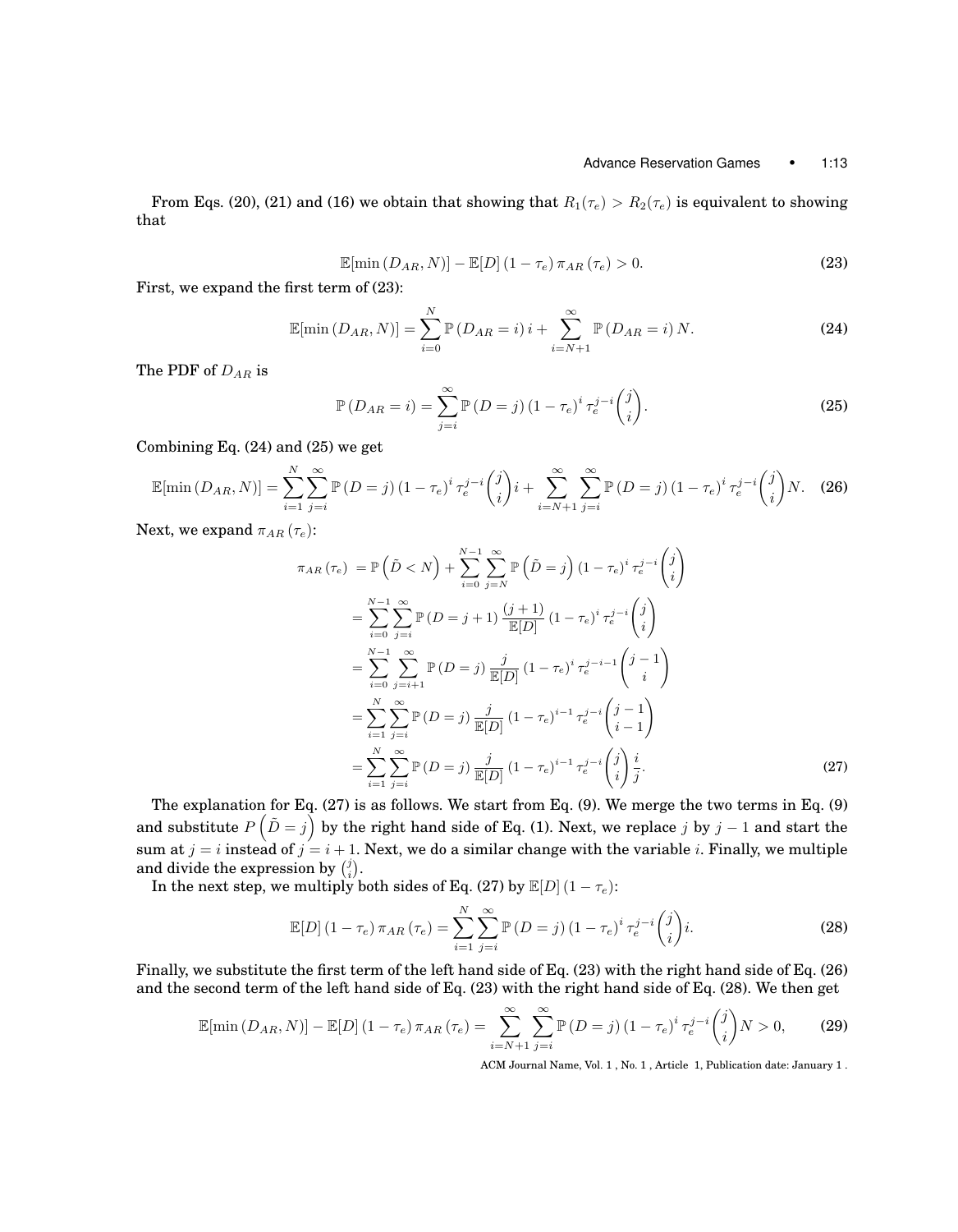#### 1:14 • E. Simhon and D. Starobinski



Fig. 5. An example with  $N = 15$  servers and Poisson distributed demand with mean  $\lambda = 20$ . To obtain the maximum possible profit, the fee  $C$  must be greater than  $C$ .

## which completes the proof.  $\square$

The result of Theorem 5.1 is reassuring, since a mechanism that charges reservation fees only from customers getting service (first model) appears as more fair than a mechanism that charges reservation fees from all customers making AR requests (second model). Further, one may argue that the demand for service would decrease when under the latter charging scheme. The theorem proves that the latter scheme is detrimental for the provider even if the demand for service were not reduced.

## 6. PRICE OF CONSERVATISM

In the previous sections, we showed that in order to maximize the profit, the provider should choose the first or the third model, which yield the same profit for any given fee. In this section, we assume that the first model is chosen and investigate different fees and their impact on the profit.

By means of example, we next show that the fee that maximizes the profit may yield more than one equilibrium, where one of them yields zero profit.

*Example* 6.1*.* Consider a system with 15 servers and a Poisson distributed demand with parameter (mean) 20. In this case, the maximum profit per resource is  $R_1^* = 0.41$  and it is achieved with fee  $C_1^* = 0.47$ . Since  $\underline{C} = 0.26$ , if charging  $C_1^*$ , then *none-make-AR* is also an equilibrium. Hence, charging  $C_{1}^{*}$  may yield the maximum possible profit but may also yield zero profit. The profit and fee functions are illustrated in Figure 5.

If the fee that yields the maximum possible profit is not unique, the provider may prefer a fee with smaller but guaranteed profit. In order to weigh the different options, we propose the metric of *price of conservatism* (PoC). In the rest of this section we formally define the term  $PoC$  and derive it for different settings. Since we only deal with the first model, the model index is removed in this section.

In order to have a positive guaranteed profit, the provider must choose a fee smaller than  $C$ . Furthermore, if that fee has more than one equilibrium, then the guaranteed profit is defined as the minimum between the profits of the different *some-make-AR* equilibria. We define  $Z_C$  as the set of *some-make-AR* equilibria of the fee C, namely,  $Z_C = \{ \tau_e : C(\tau_e) = C, 0 < \tau_e < 1 \}$ . The maximum expected guaranteed profit is defined as follows:

$$
R_g^* = \sup_{0 < C < \underline{C}} \left( \inf_{\tau_e \in Z_C} R(\tau_e) \right). \tag{30}
$$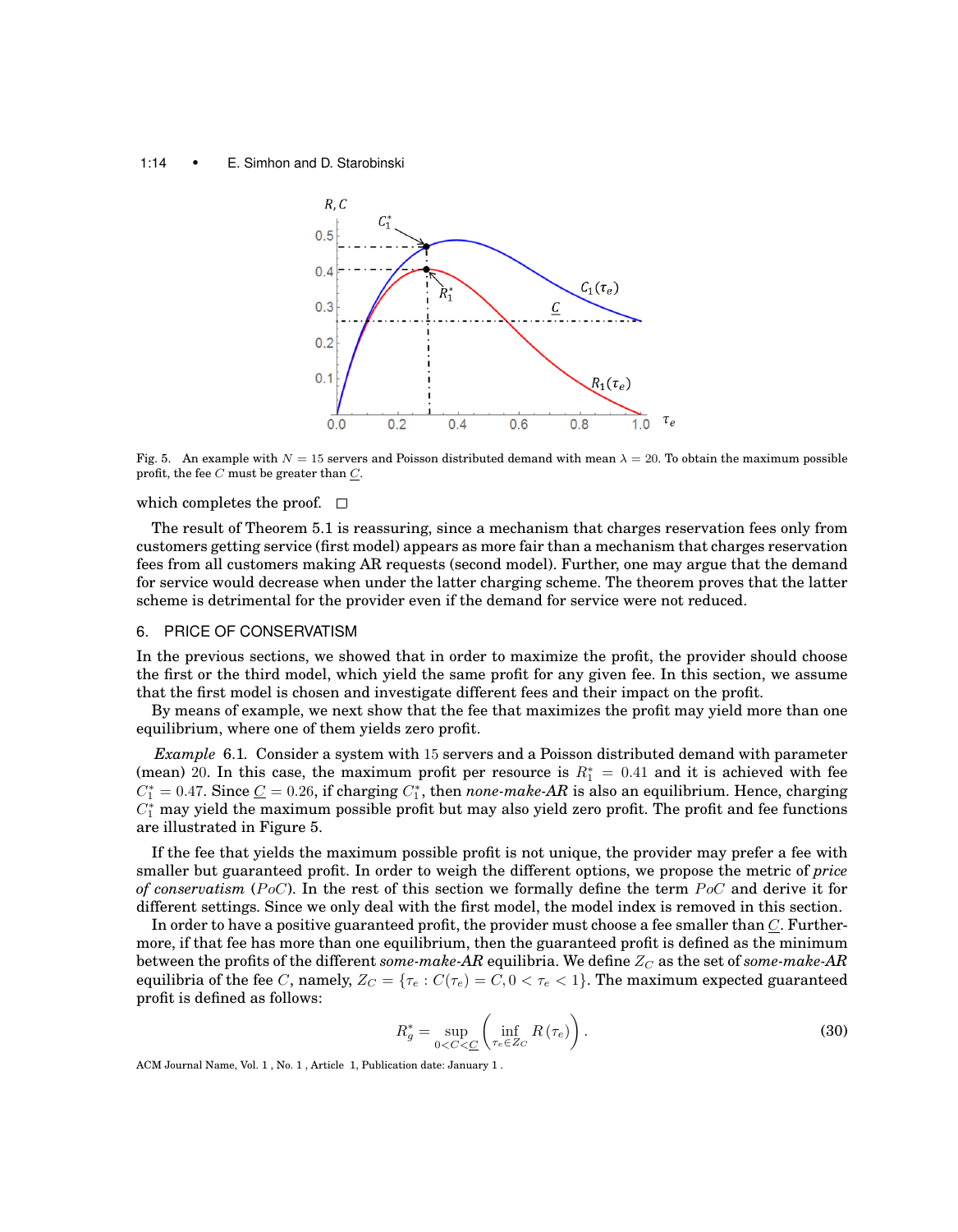The following definition captures the potential profit loss resulting from a conservative pricing decision.

*Definition* 6.2. The price of conservatism ( $PoC$ ) is the ratio of the expected maximum possible profit  $R^*$  to the expected maximum guaranteed profit  $R_g^*$ .

Next, we evaluate the provider's profit and  $PoC$  under the assumption that the demand  $D$  is a Poisson random variable with parameter  $\lambda$ . We denote the number of customers not making AR by  $D_{AR'}$ . Due to the properties of Poisson games [Myerson 1998],  $D_{AR}$  and  $D_{AR'}$  are independent Poisson random variables with parameter  $\lambda (1 - \tau_e)$  and  $\lambda \tau_e$ , respectively. Furthermore, the total number of customers and the number of customers making each action, as seen by a customer if not counting himself, has the same distributions as  $D$ ,  $D_{AR}$  and  $D_{AR'}$  respectively.

## 6.1 Single-server Case

We start with the special case  $N = 1$ . If all customers follow a strategy with threshold  $\tau_e$ , the probability that the threshold customer will get service is:

(1) If making AR:

$$
\pi_{AR}\left(\tau_e\right) = e^{-\lambda(1-\tau_e)},\tag{31}
$$

which is the probability that beside the customer with lead time equals to the threshold, no one makes AR (i.e., the lead times of all other customers are smaller than the threshold).

(2) If not making AR:

$$
\pi_{AR'}\left(\tau_e\right) = e^{-\lambda(1-\tau_e)} \sum_{i=0}^{\infty} \frac{e^{-\lambda \tau_e} \left(\lambda \tau_e\right)^i}{i!} \frac{1}{i+1} = \frac{e^{-\lambda} \left(-1 + e^{\lambda \tau_e}\right)}{\lambda \tau_e},\tag{32}
$$

which is the probability that none of the customers makes AR, multiplied by the probability to get service given that none of the customers makes AR.

By substituting Eqs.  $(31)$  and  $(32)$  in Eq.  $(8)$  we get

$$
C\left(\tau_e\right) = \frac{e^{-\lambda \tau_e} + \lambda \tau_e - 1}{\lambda \tau_e}.
$$
\n(33)

**LEMMA 6.3.** *For the case*  $N = 1$ ,  $C(\tau_e)$  *is a monotonic increasing function in the interval*  $\tau_e \in (0, 1)$ *.* PROOF. The derivative of  $C(\tau_e)$  is:

$$
\frac{\partial C}{\partial \tau_e} = \frac{e^{-\lambda \tau_e} \left( e^{\lambda \tau_e} - 1 - \lambda \tau_e \right)}{\lambda \tau_e^2}.
$$
\n(34)

Since  $\lambda\tau_e^2\geq0, e^{-\lambda\tau_e}\geq0$  and  $e^{\lambda\tau_e}-1-\lambda\tau_e>0$  for any  $\lambda>0$  and  $\tau_e\in(0,1),$  we conclude that  $\frac{\partial C}{\partial\tau_e}>0.$ 

From the lemma, we infer that  $\overline{C} = C(1)$ . Thus, by definition,

$$
\overline{C} = \underline{C} = \frac{e^{-\lambda} + \lambda - 1}{\lambda}.
$$
\n(35)

Therefore, for any fee smaller than  $\overline{C}$  there is no *none-make-AR* equilibrium. Furthermore, for any value of C between zero and  $\overline{C}$ , the equation  $C = C(\tau_e)$  has a single solution and therefore the *somemake-AR* equilibrium is unique. The result is stated in the following theorem.

THEOREM 6.4. *In a single server system the equilibrium is unique and its type is:*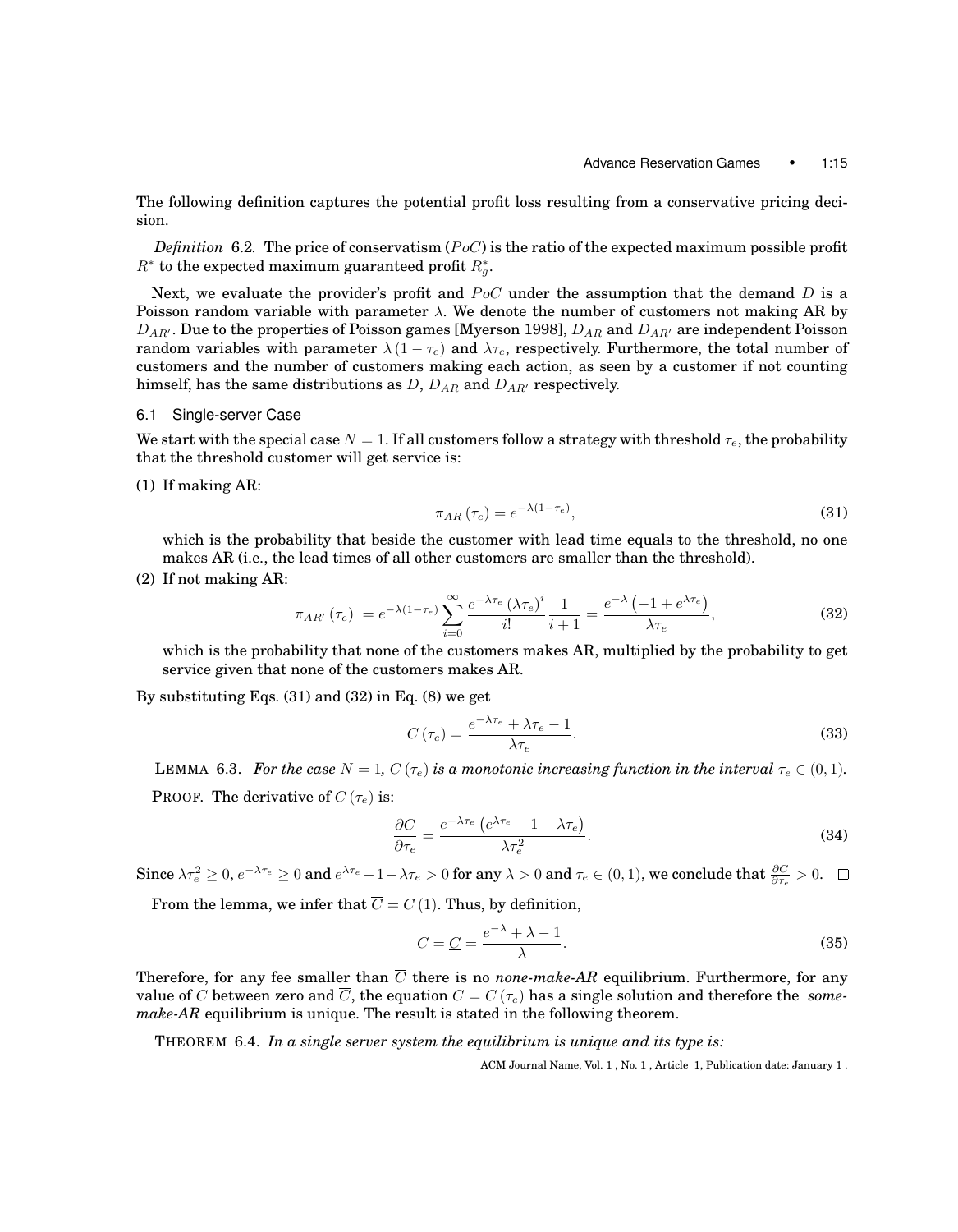#### 1:16 • E. Simhon and D. Starobinski



Fig. 6. An example with  $N = 1$  server and mean demand  $\lambda = 1.2$ . The reservation fee C ( $\tau_e$ ) is a monotonic increasing function of the threshold  $\tau_e$ . The profit function  $R(\tau_e)$  is concave with maximum value achieved at  $\tau_e^*=0.523$ .

— Some-make-AR equilibrium if  $0 < C < \frac{e^{-\lambda} + \lambda - 1}{\lambda}$ .  $-$ *None-make-AR equilibrium if*  $C > \frac{e^{-\lambda} + \lambda - 1}{\lambda}$ .

The expected profit  $R(\tau_e)$  in the case  $N = 1$  is equal to the probability that at least one customer makes AR multiplied by the fee:

$$
R\left(\tau_e\right) = \left(1 - e^{-\lambda(1-\tau_e)}\right) \left(\frac{e^{-\lambda\tau_e} + \lambda\tau_e - 1}{\lambda\tau_e}\right). \tag{36}
$$

Since the equilibrium is unique, the provider will maximize her expected profit by choosing  $C^* = C(\tau_e^*)$ where:

$$
\tau_e^* = \underset{0 < \tau_e < 1}{\arg \max} R(\tau_e). \tag{37}
$$

Due to the uniqueness of the equilibrium,  $R^* = R_g^* = R(\tau_e^*)$ . Hence:

COROLLARY 6.5. *In a single server system, the price of conservatism is 1.*

*Example* 6.6. We consider a system with  $N = 1$  server and average demand  $\lambda = 1.2$ . For this system, the maximum fee that leads to a *some-make-AR* equilibrium is  $\overline{C} = 0.417$ . The optimal fee is obtained when  $\tau_e^* = 0.523$  (i.e., when on average  $47.7\%$  of the customers make AR). This threshold is achieved when the provider sets a fee  $C^* = 0.257$ . The provider's expected profit in this case is  $R(\tau_e^*) = 0.112$ . Figure 6 shows the fee and profit as functions of the threshold  $\tau_e$ .

### 6.2 Many-server Case

In this section we study the behavior of the system when the number of servers goes to infinity. We distinguish between overloaded and underloaded systems.

6.2.1 *Overloaded system.* We start with an overloaded system and we show that the  $PoC$  is a function of the ratio between the average demand and the number of servers.

THEOREM 6.7. *In an overloaded many-server system, where*  $\lambda = \alpha N$  *and*  $\alpha > 1$ *, the following holds:* 

$$
\lim_{N \to \infty} R^* = 1. \tag{38}
$$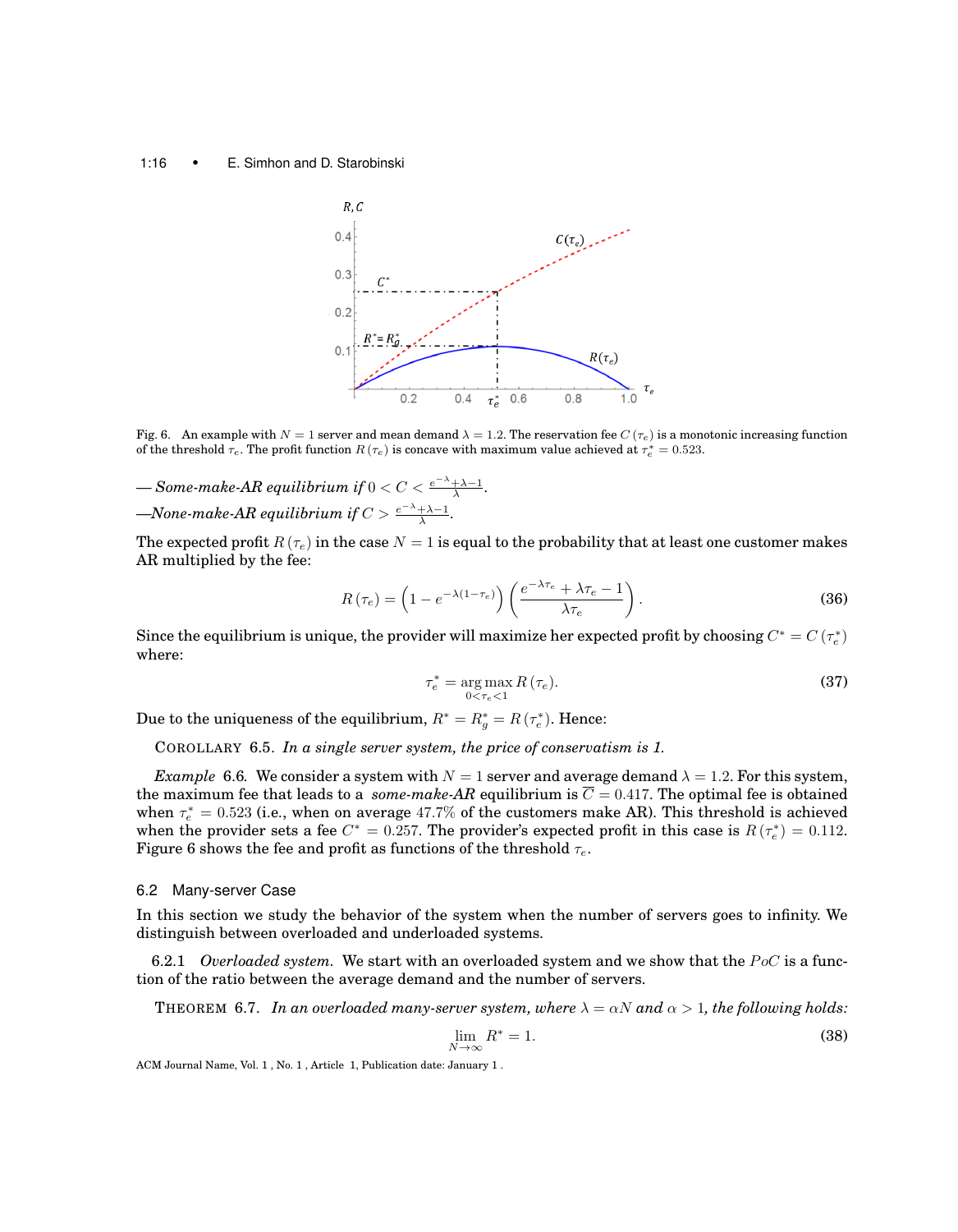## Advance Reservation Games • 1:17

$$
\lim_{N \to \infty} R_g^* = 1 - \frac{1}{\alpha}.\tag{39}
$$

*Hence,*

$$
PoC = \frac{\alpha}{\alpha - 1}.
$$
\n(40)

PROOF. In order to prove Eq. (38), we show that if the fee approaches one from below, there is a *some-make-AR* equilibrium where almost all servers are reserved.

Let  $\tau_e = 1 - 1/\alpha$ , hence  $D_{AR}$  is Poisson distributed with parameter N. The probability that the threshold customer gets service is equivalent to the probability that  $D_{AR}$  will be smaller than N, which in turn is equal to

$$
\lim_{N \to \infty} \mathbb{P}\left(D_{AR} < N\right) = \frac{1}{2}.\tag{41}
$$

Next, we show that when  $\tau_e = 1 - 1/\alpha$ , the probability to get service if not making AR tends to zero as  $N \to \infty$ . First recall Chebyshev's inequality which states that for any random variable X and real positive number Q

$$
\mathbb{P}(|X - \mathbb{E}X|) \ge Q) \le \frac{\text{Var}X}{Q^2}.
$$
\n(42)

 $\text{Setting } Q = \delta$  $√($ N where  $\delta$  is a positive real number, we get from Eq. (42)

$$
\mathbb{P}\left(|D_{AR} - N|\right) \ge \delta\sqrt{N}\right) \le \frac{1}{\delta^2}.\tag{43}
$$

In the same way, setting  $Q = \epsilon \sqrt{(\alpha - 1) N}$  where  $\epsilon$  is a positive real number, we get

$$
\mathbb{P}\left(|D_{AR'} - (\alpha - 1)N|\right) \ge \epsilon \sqrt{(\alpha - 1)N}\right) \le \frac{1}{\epsilon^2}.
$$
\n(44)

Hence,

$$
\mathbb{P}\left(D_{AR'} \leq (\alpha - 1)N - \epsilon\sqrt{(\alpha - 1)N}\right) \leq \frac{1}{\epsilon^2}.
$$
\n(45)

From Eqs. (43) and (45), we deduce that with probability one the number of free servers  $D_{AR} - N$  is  $O(\sqrt{N})$  while  $D_{AR'}$  is  $(α - 1)N + O(\sqrt{N})$ . Hence, for any  $α > 1$ , as  $N \to \infty$ , a customer that does not make AR will get service with probability zero.

We showed that when  $N \to \infty$  and  $\tau_e$  is such that on average N customers make AR, the expected payoff of the threshold customer tends to  $0.5(1 - C)$  if making AR and to zero if not making AR. Thus, a strategy with threshold  $\tau_e$  is an equilibrium only if C tends to one. Therefore, we conclude that there exists a value of  $\tau_e$  such that on average N customers make AR while the fee is almost one. Therefore, in an overloaded system:

$$
\lim_{N \to \infty} R^* = 1. \tag{46}
$$

Next, we show that Eq. (39) holds. If none of the customers makes AR, they all have the same probability to get service. Again, due to Chebyshev's inequality, for any  $\delta > 1$ , the following holds:

$$
\mathbb{P}\left(\alpha N - \delta\sqrt{\alpha N} \le D \le \alpha N + \delta\sqrt{\alpha N}\right) \le \frac{1}{\delta^2}.\tag{47}
$$

In other words, with probability one the demand is  $\alpha N + O($ N). In this case, as  $N \to \infty$  the fraction of customers getting service converges to  $1/\alpha$ . Hence,

$$
\lim_{N \to \infty} \pi_{AR'}(1) = \frac{1}{\alpha}.
$$
\n(48)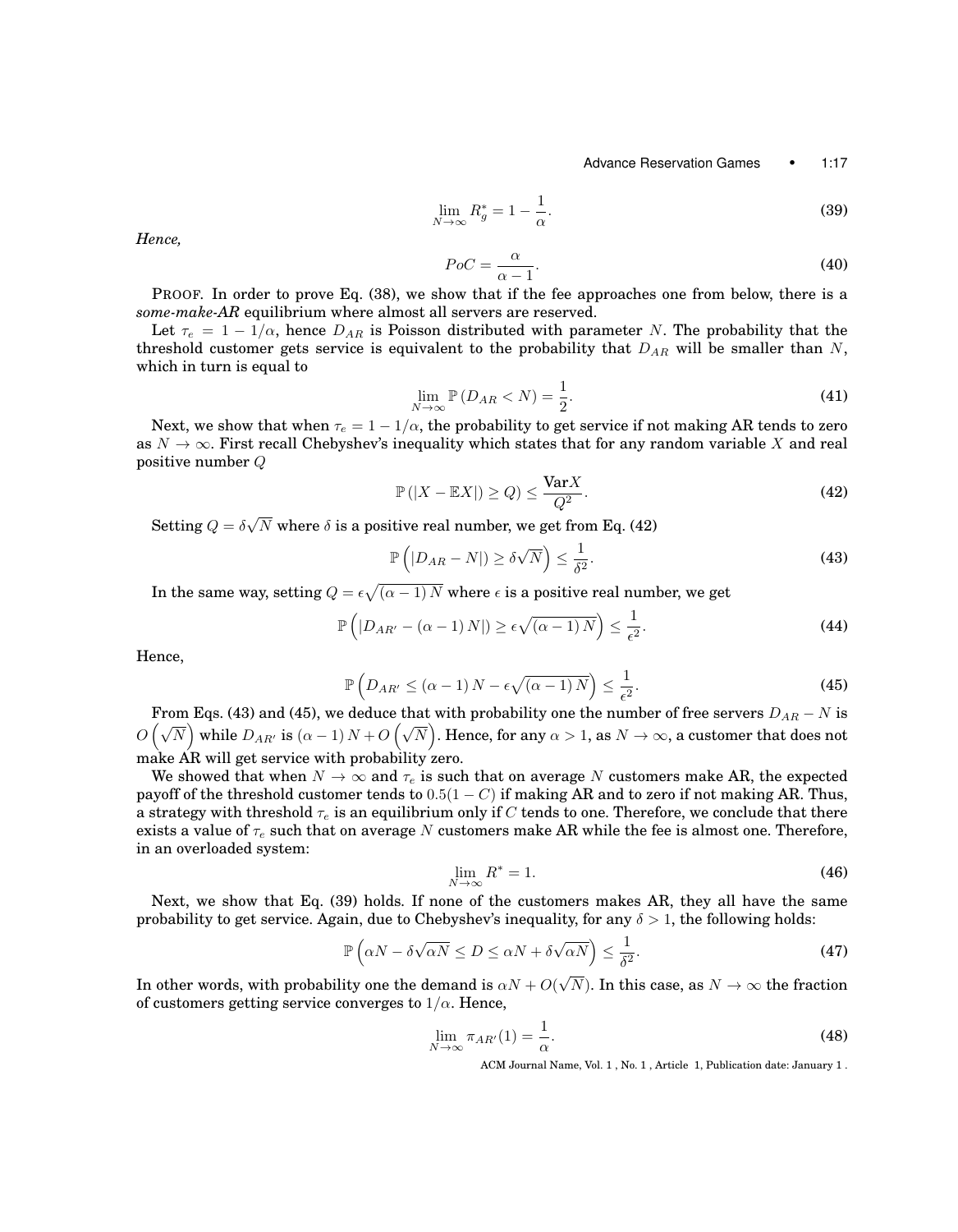## 1:18 • E. Simhon and D. Starobinski

On the other hand, when deviating from the none-make-AR strategy, the probability to get service is  $\pi_{AR}(1) = 1$ . Thus,

$$
\lim_{N \to \infty} \underline{C} = 1 - \frac{1}{\alpha}.\tag{49}
$$

Next, we show that in the overloaded system, if  $C < C$ , then in any *some-make-AR* equilibrium almost all servers are reserved. By contradiction, we assume that there exists a *some-make-AR* equilibrium with threshold  $\tau_e$  such that,  $C(\tau_e) < 1-1/\alpha$  and  $\mathbb{E}[D_{AR}] = \delta N$  where  $0 < \delta < 1$ . In this case, the probability of the threshold customer to get service if making AR converges to one as  $N \to \infty$ . Thus, his expected payoff is greater than  $1/\alpha$ . If not making AR, his probability to get service is smaller than  $1/\alpha$  (which is the probability to get service if none makes AR). Therefore, the expected payoff of the threshold customer is greater if making AR than if not making AR, which contradicts the definition of a *some-make-AR* equilibrium. Hence, we have shown that the assumption cannot hold true. Thus, with probability one, the number of reservation will be at least  $N + o(N)$ . Therefore, with probability one, the ratio between the number of free servers and the number of servers is zero. The provider will maximize her guaranteed profit by advertising a fee just below  $C$  and we finally obtain

$$
\lim_{N \to \infty} R_g^* = 1 - \frac{1}{\alpha}.\tag{50}
$$

 $\Box$ 

The results indicate that if  $\alpha$  is almost one and none of the customers makes AR then, in order to persuade customers to deviate, the provider will have to advertise a fee close to zero. Such fee will yield almost zero profit per resource. In other words, although there is an equilibrium that yields a profit per resource of almost one, if initially none of the customers makes AR, any fee the provider will advertise will not significantly increase her profit.

6.2.2 *Underloaded system.* In an underloaded many-server system we show that any fee leads to an asymptotically zero profit.

THEOREM 6.8. In an underloaded many-server system, where  $\lambda = \alpha N$  and  $\alpha < 1$ , the following *holds:*

$$
\lim_{N \to \infty} R^* = R_g^* = 0. \tag{51}
$$

PROOF. Given any  $\alpha < 1$  and any  $\epsilon > 0$ , we can find a large enough N such that

$$
\mathbb{P}\left(D > N\right) \leq \epsilon. \tag{52}
$$

In other words, for large enough N, the probability that the demand will exceed the number of servers tends to zero. In this case, the dominant strategy of all customers, regardless of their lead time, is not to make AR. Hence,

$$
\lim_{N \to \infty} \overline{C} = 0. \tag{53}
$$

 $\Box$ 

#### 7. CONCLUSIONS AND FUTURE WORK

In this paper we introduce advance reservation games: games where customers are asked to pay a fee if they wish to reserve a future resource in advance. First, we show that, at equilibrium, either all customers with lead times greater than some threshold make AR or none of them makes AR. Next, we prove the existence of at least one Nash equilibrium and find the range of fees that determine

ACM Journal Name, Vol. 1 , No. 1 , Article 1, Publication date: January 1 .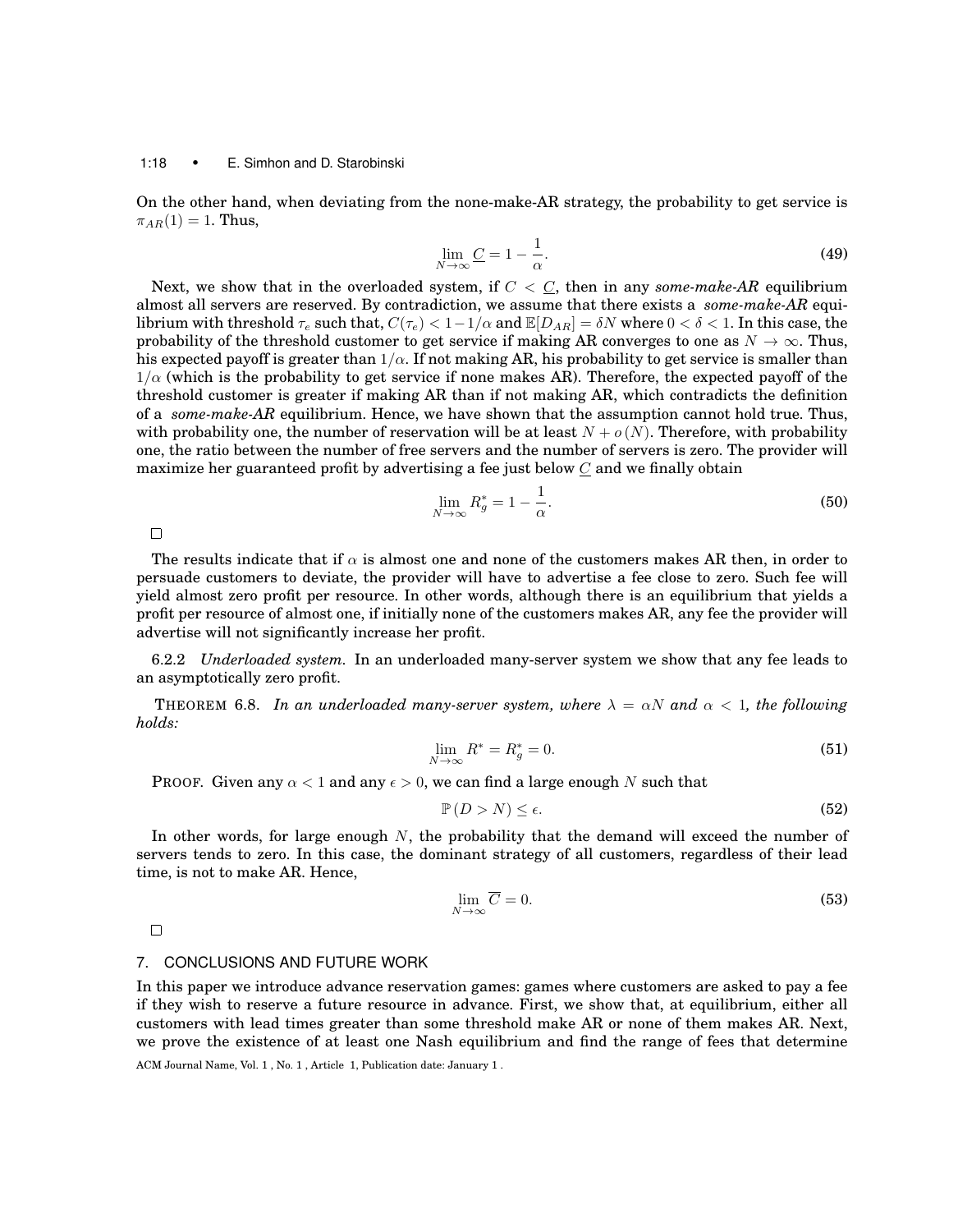each equilibrium. Furthermore, we show that a fee may yield more than one equilibrium, with one of them bringing zero profit to the provider. Next, we show that providing information to the customers about the availability of servers has no impact on the game outcome. However, charging a fee from all customers attempting to reserve a server can only reduce the provider's profits.

In order of a provider to decide on a proper AR fee, we propose the concept of *Price of Conservatism (PoC)* which corresponds to the ratio of the maximum possible expected profit to the maximum guaranteed expected profit. A greater  $PoC$  indicates greater potential profit loss if the provider opts to be conservative. We focus on the models where charges are collected only from the customers getting service and assume that the demand is Poisson distributed. First, we show that in a single server system the equilibrium is unique. Thus,  $PoC = 1$  and the provider experiences no loss. Next, we show that in an overloaded many-server system where the average demand is  $\lambda = \alpha N$  with  $\alpha > 1$ , the maximum possible expected profit tends to one, while, the maximum guaranteed expected profit tends to  $1 - 1/\alpha$ as  $N \to \infty$ . Hence  $PoC = \alpha/(\alpha - 1)$ , which increases in an unbounded fashion as  $\alpha$  approaches 1 from above. Finally, we show that in an underloaded many-server system, the provider cannot make profit.

The extensions of advance reservation games to more complex settings (e.g., with users differing in their utilities) and analysis of  $PoC$  in other systems represent interesting directions for future work.

## Acknowledgment

This research was supported in part by the US National Science Foundation under grant CNS-1117160.

#### **REFERENCES**

- AAZAM, M. AND HUH, E.-N. 2015. Cloud broker service-oriented resource management model. *Transactions on Emerging Telecommunications Technologies*.
- ALTMAN, E. AND SHIMKIN, N. 1998. Individual equilibrium and learning in processor sharing systems. *Operations Research 46,* 6, 776–784.
- AVINERI, E. 2004. A cumulative prospect theory approach to passengers behavior modeling: waiting time paradox revisited. In *Intelligent Transportation Systems*. Vol. 8. Taylor & Francis, 195–204.
- BALACHANDRAN, K. 1972. Purchasing priorities in queues. *Management Science 18,* 5-Part-1, 319–326.
- BERTSIMAS, D. AND SHIODA, R. 2003. Restaurant revenue management. *Operations Research 51,* 3, 472–486.
- BLANCHET, J., GLYNN, P., AND LAM, H. 2009. Rare event simulation for a slotted time M/G/s model. *Queueing Systems 63,* 1-4, 33–57.
- BUYYA, R., YEO, C. S., VENUGOPAL, S., BROBERG, J., AND BRANDIC, I. 2009. Cloud computing and emerging it platforms: Vision, hype, and reality for delivering computing as the 5th utility. *Future Generation computer systems 25,* 6, 599–616.
- CHARBONNEAU, N. AND VOKKARANE, V. M. 2012. A survey of advance reservation routing and wavelength assignment in wavelength-routed wdm networks. *Communications Surveys & Tutorials, IEEE 14,* 4, 1037–1064.
- COHEN, R., FAZLOLLAHI, N., AND STAROBINSKI, D. 2009. Path switching and grading algorithms for advance channel reservation architectures. *Networking, IEEE/ACM Transactions on 17,* 5, 1684–1695.
- DODGE, Y. 2006. *The Oxford dictionary of statistical terms*. Oxford University Press on Demand.
- EDELSON, N. M. AND HILDERBRAND, D. K. 1975. Congestion tolls for poisson queuing processes. *Econometrica: Journal of the Econometric Society*, 81–92.
- GUÉRIN, R. A. AND ORDA, A. 2000. Networks with advance reservations: The routing perspective. In *INFOCOM 2000. Nineteenth Annual Joint Conference of the IEEE Computer and Communications Societies. Proceedings. IEEE*. Vol. 1. IEEE, 118– 127.
- HASSIN, R. J. AND HAVIV, M. 2003. *To Queue or Not to Queue: Equilibrium Behaviour in Queueing Systems*. Vol. 59. Kluwer Academic Pub.
- HAVIV, M., KELLA, O., AND KERNER, Y. 2010. Equilibrium strategies in queues based on time or index of arrival. *Probability in the Engineering and Informational Sciences 24,* 1, 13.
- HAVIV, M. AND ROUGHGARDEN, T. 2007. The price of anarchy in an exponential multi-server. *Operations Research Letters 35,* 4, 421–426.